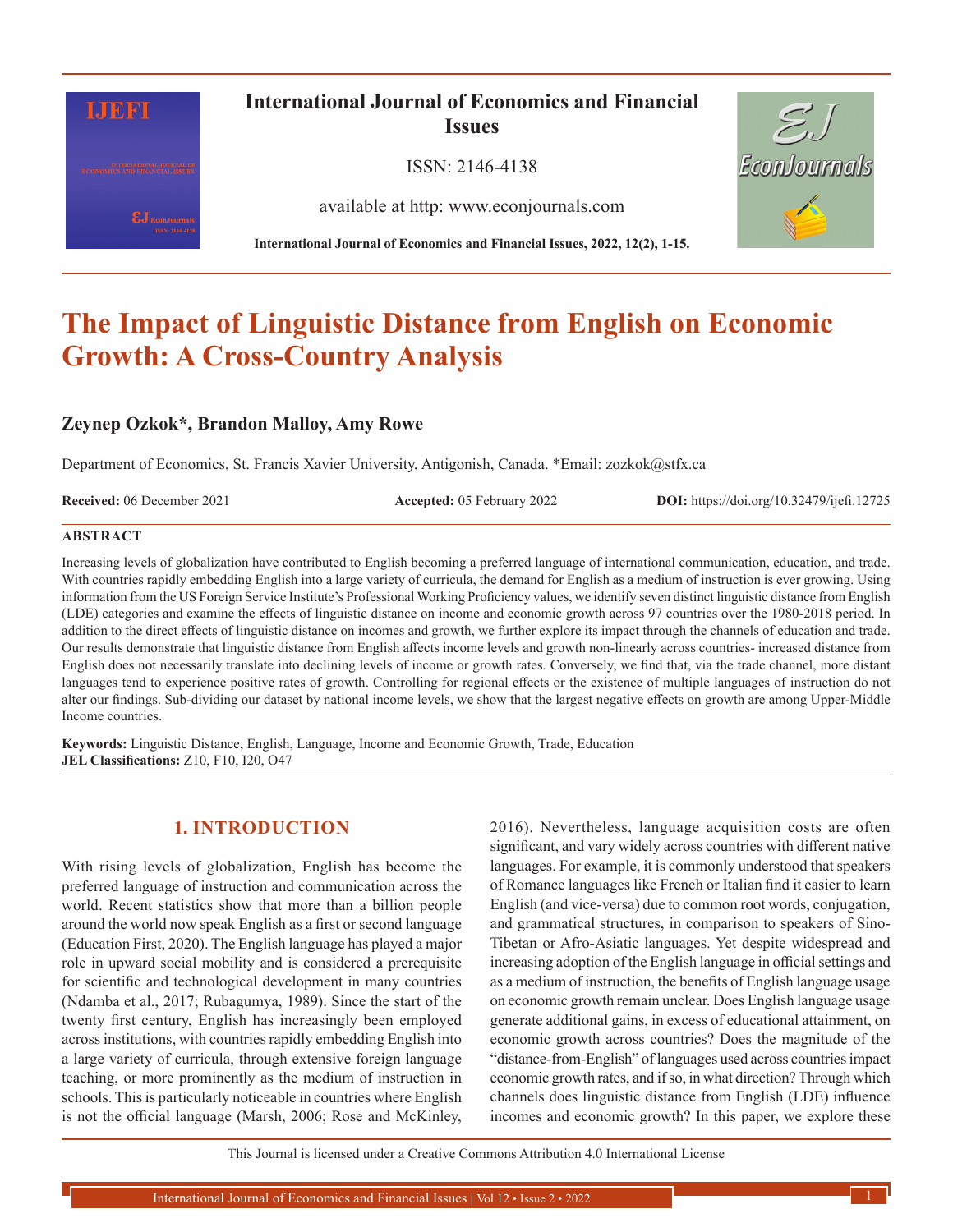questions by examining the effect of English language usage, and the linguistic distance from English of various languages on income levels and economic growth across countries.

Our paper contributes to two distinct branches of the literature. The first examines the challenges of developing quantitative measures of linguistic diversity within and across countries and assesses their impact on economic growth, welfare, trade, and migration. Desmet et al. (2009) show that linguistic diversity across countries has a statistically significant effect on redistribution, economic growth, and public goods. Goren (2018), analyzing the link between ethno-linguistic diversity and economic growth in a panel of developed and developing countries from 1960-2009, finds distance-weighted diversity measures to be negatively related to economic growth. In a study using Levenshtein distances to create a measure of linguistic distance, Isphording and Otten (2013) find higher language acquisition costs for immigrants from countries whose language is more distant from the host country's. In quantifying the disadvantage in literacy skills arising from linguistic distances between immigrant mother tongues and host country languages, Isphording (2014) shows linguistic distance leads to a clear disadvantage in literacy scores among immigrants, making the assimilation process of immigrants more difficult. Alternatively, a common language, or to a lesser extent a similar or related language, is found to reduce transaction costs and increase trade between countries (Isphording and Otten, 2013). Melitz (2008) demonstrates that a common language across countries is important in promoting bilateral trade through ease of communication and translation. Similarly, examining 71309 pairs of FDI relationships between 2000 and 2012, Ly et al. (2018) find a positive impact of language on the level of FDI in various countries. In studying the effect of linguistic distances on migration, using data from 30 OECD countries over the 1980- 2010 period, Adsera and Pytlikova (2015) show migration rates to be increasing with linguistic proximity, with similar languages amounting to 14% to 20% of a rise in migration.

The second strand of literature focuses on the differences in linguistic distance from the English language or English proficiency and their effects on immigration and international trade. Examining the importance of linguistic distance on bilateral trade with the US for a sample of 36 non-English speaking countries, Hutchinson (2005) finds linguistic distance from English to have a significant negative effect on international trade, with the volume of imports decreasing in linguistic distance from English. In a study of the effect of English language proficiency on bilateral trade flows, Ku and Zussman (2010) show English proficiency to have a positive and significant effect on bilateral trade, stressing the importance of English proficiency in helping countries overcome barriers of language in trade. In trying to capture the distance between languages, Chiswick and Miller (2005) use the linguistic distance from English to analyze the proficiency in English among immigrants in the US and Canada. The results demonstrate that a greater distance between an immigrant's native tongue and English leads to a lower level of the immigrant's English linguistic proficiency. In a later study, Chiswick and Miller (2012) find that the positive assimilation of immigrants into the US depends on the linguistic distance of the immigrants' mother tongues from English. The results show earnings among the immigrants to be higher for those whose mother tongue is closer to English.

To address the relative paucity of information focusing on the quantitative effect of linguistic distance from English on incomes and growth across countries and time, we construct a dataset identifying the medium of instruction in primary and secondary educational institutions across 97 countries. We use information from the US Foreign Service Institute's School of Language Studies (FSI-SLS) to create a quantitative measure of the linguistic distance of these languages from English, based on the learning "timeline *usually* required for a student to reach "Professional Working Proficiency" in the language".<sup>1</sup> Using this source to construct our linguistic distance measure is particularly novel, as it allows us to include a broader set of languages in our sample (over 65 distinct languages) than is typically employed in cross-country analyses. Furthermore, to account for any potential country-specific effects, we group our linguistic distance measures into seven categories, which we believe offers an improvement to previously analyzed linguistic distance from English (LDE) measures. Our empirical analysis then examines the effect of this linguistic distance measure on average income levels- measured by log GDP per capita- and economic growth rates- measured by the annualized percentage growth rate in GDP per capita- across countries between 1980 and 2018. We further decompose our analysis by investigating the interactions between our linguistic distance measures and education and trade variables to better understand the link between linguistic distance from income and growth through these specific channels.

We find two categories of languages, LD2 (German) and LD7 (Japanese) to have positively significant effects on income levels, but negatively significant effects on growth rates. Other categories of linguistic distance from English are mainly found to have less significant effects on incomes and growth. The inclusion of a dummy variable to capture multiple languages of instruction and the addition of regional dummies into our empirical analysis do not alter our findings from the benchmark model. Our consideration of two channels through which linguistic distance from English could impact incomes and growth rates similarly shows a positive effect of LD2 and LD7 categories on incomes and a negative effect of the same categories on growth rates. Under both channels, we find a non-linear and discontinuous effect of linguistic distance measures on our dependent variables. The impact of linguistic distance from English does not increase linearly or continuously across language categories. An examination of the interaction terms of linguistic distance with education and trade display higher significance levels via the trade channel. When considering the partial effects with respect to education, languages least distant from English are found to have a positive effect on incomes and growth rates. In the trade channel, partial effects display positive effects on growth for languages most distant from English. The total effects are found to be positive across five categories of languages for income levels, while for economic growth, we mainly find a negative effect. One intriguing result is the positive

<sup>1</sup> For a more detailed description, visit [https://www.state.gov/foreign](https://www.state.gov/foreign-language-training/%20)[language-training/](https://www.state.gov/foreign-language-training/%20)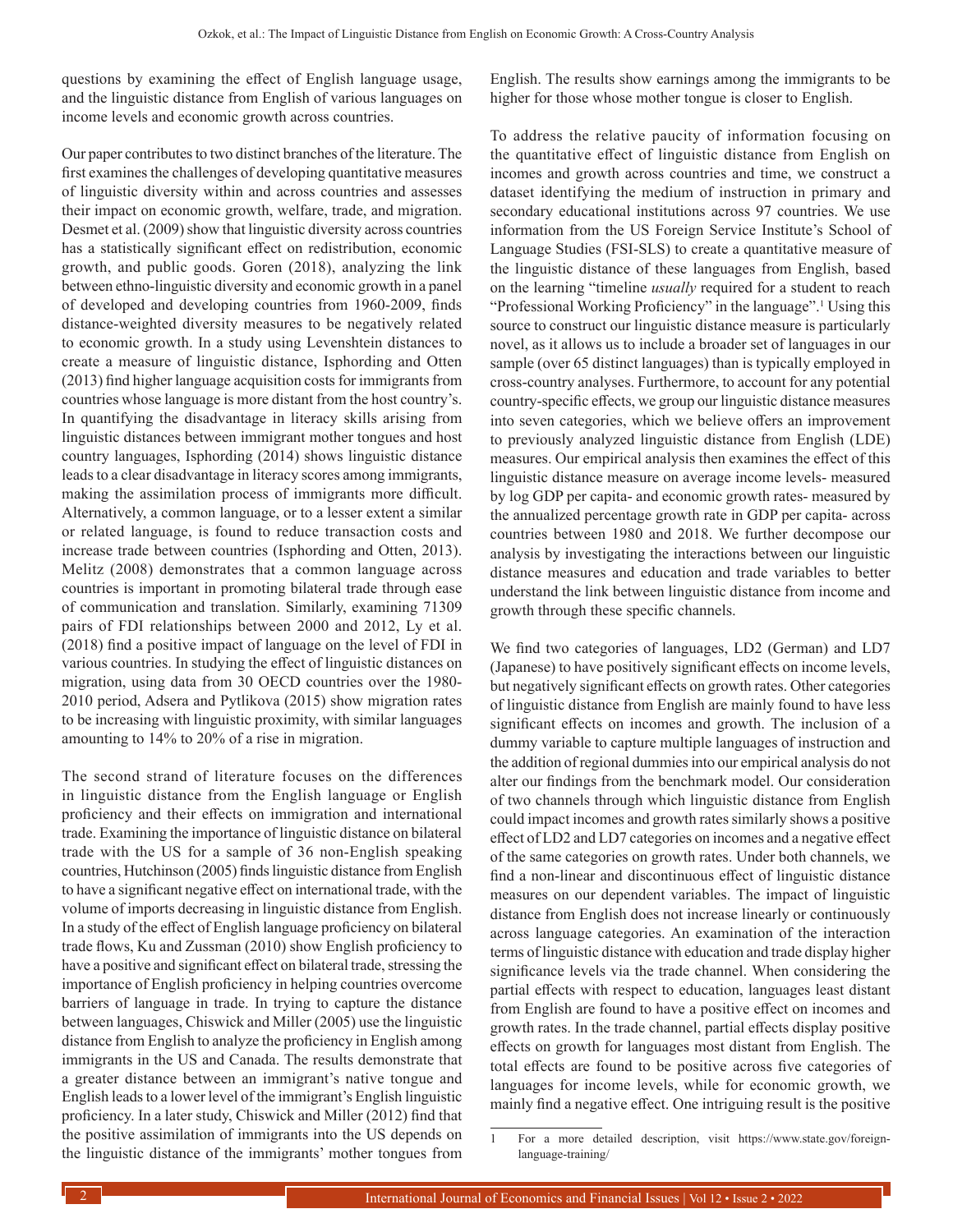effect of the higher LD categories (such as LD7) on growth rates-to further delve into possible explanations for this, decompose our analysis across four national income-level groupings. Our results suggest that languages least distant from English have the largest positive effects on incomes in Low Income, Upper-Middle Income and High Income countries, while the largest negative effects on growth are found among Upper-Middle Income countries.

Our findings contribute to the literature by introducing a novel measure of linguistic distance from English that incorporates both a larger number of potential languages and countries, and allows for the examination of the impact of these measures on income and growth. Moreover, with increasing levels of linkages across countries due to international trade and globalization, and the heightened demand for English medium of instruction on the education side, we analyze the trade and education channels through which linguistic distance could additionally affect income and growth.

The remainder of our paper is structured as follows. In the next section, we describe the data in detail. Section 3 presents the empirical model and the results while Section 4 offers a review of robustness checks. Section 5 concludes.

### **2. DATA**

The data used in this study come from a variety of sources, resulting in a panel covering 97 countries during the period from 1980 to 2018. Our main variables of interest, the linguistic distance from English measures, are constructed using information obtained from the US Foreign Service Institute's *School of Language Studies (FSI-SLS)* website. Our dependent variables of interest- per capita income and economic growth across countries- and our control variables are obtained predominantly from the World Bank's *World Development Indicators* database and the University of Gothenburg's *Quality of Government* database. In this section, we discuss the indicators employed in our analysis in further detail.

#### **2.1. Measures of Linguistic Distance from English**

To construct our measures of linguistic distance from English, we first compile a list of medium-of-instruction (MOI) languages used in primary and secondary education, as reported by each country's Ministry of Education websites or equivalent official sources. Most countries use the same languages for both primary and secondary education. In countries with various regional languages, it is common for a local language to be used as an additional or alternative medium of instruction at the primary level, alongside a more widely used language at the country level. For those countries, we take the more widely used language as the MOI, and include a dummy variable (MultMOI) which takes on a value of 1 in countries that have multiple MOI languages, and a value of 0 otherwise. However, in these instances, it is common for both, or all languages used to fall into the same linguistic distance category.2 We also create a dummy variable (Engl=1) to track whether or not English is listed as one of the languages used in primary and/or secondary education in countries with multiple languages of medium of instruction.<sup>3</sup>

Having identified the prevailing MOI languages for each country, we then construct our linguistic distance from English measures using information provided by the FSI-SLS's "Professional Working Proficiency" index. The FSI's website offers a timeline for language learning, specifying the average length of time (measured in weeks or class-hours), needed for a native English speaker (among US diplomatic staff) to achieve "Professional Working Proficiency" in a given language, which corresponds to an average grade of "Speaking-3, Reading-3" on the Interagency Language Roundtable scale.<sup>4</sup> One particular advantage of this approach is that it allows us to quantify the relative difficulty of language acquisition for a wider variety of languages than are typically included in these types of analyses.<sup>5</sup> In total, the FSI lists 67 languages, which are grouped into four main categories. We extend the FSI classification into the following seven categories:<sup>6</sup>

- Category 0: English language. This group includes all countries that use the English language as a primary and/or secondary MOI and serves as our base case for our quantitative analysis.
- Category 1: Languages that are "closely related to English" and take approximately 23-24 weeks (575-600 class hours) to achieve professional working proficiency. Examples include Danish, Italian, Spanish, Dutch, French and Portuguese.
- Category 2: Languages that are "similar to English" and take approximately 30 weeks (750 class hours) to achieve professional working proficiency. This category is exclusively composed of the German language.
- Category 3: Languages with "linguistic and/or cultural differences from English" and take 36 weeks (900 class hours) to achieve professional working proficiency. Languages included are Haitian Creole, Malay, Swahili and Indonesian.
- Category 4: Languages with "significant linguistic and/or cultural differences from English" and take approximately 44 weeks (1100 class hours) to achieve professional working proficiency. Some examples include Greek, Persian, Turkish, and Russian.

Category 1 languages, Belgium is classified as a Category 1 country. Other examples include Luxembourg, South Africa and Switzerland.

<sup>2</sup> For example, in Belgium, Dutch, French and German are all used as a MOI in various primary and secondary schools. Given that both Dutch and French are both prominent languages used, and they both fall under

<sup>3</sup> For example, Switzerland uses multiple medium-of-instruction languages, such as German, French and Italian, but not English, thus MultMOI=1 and Engl=0 for Switzerland; conversely, Canada uses both English and French, thus MultMOI=1 and Engl=1 for Canada. Finally, the United Kingdom uses only English as a method of instruction, thus MultMOI=0 and Engl=1 for the UK

<sup>4</sup> For a more detailed explanation of the Interagency Language Roundtable's requirements for Speaking-3 and Reading-3 level proficiency, visit [https://](https://www.govtilr.org/Skills/ILRscale2.htm) [www.govtilr.org/Skills/ILRscale2.htm](https://www.govtilr.org/Skills/ILRscale2.htm) and [https://www.govtilr.org/Skills/](https://www.govtilr.org/Skills/ILRscale4.htm) [ILRscale4.htm](https://www.govtilr.org/Skills/ILRscale4.htm) respectively.

<sup>5</sup> For more information on this earlier FSI categorization please visit [https://](https://bigthink.com/strange-maps/how-long-to-learn-that-language-heres-a-map-for-that/) [bigthink.com/strange-maps/how-long-to-learn-that-language-heres-a-map](https://bigthink.com/strange-maps/how-long-to-learn-that-language-heres-a-map-for-that/)[for-that/](https://bigthink.com/strange-maps/how-long-to-learn-that-language-heres-a-map-for-that/)

<sup>6</sup> Our classification of categories is based on an amendment of an earlier categorization by the FSI. We augment this classification by differentiating two languages, German and Japanese, into their own categories, as well as generating a separate category for some languages within "Category 4" languages deemed to be relatively more difficult to learn by the FSI than other languages in this group.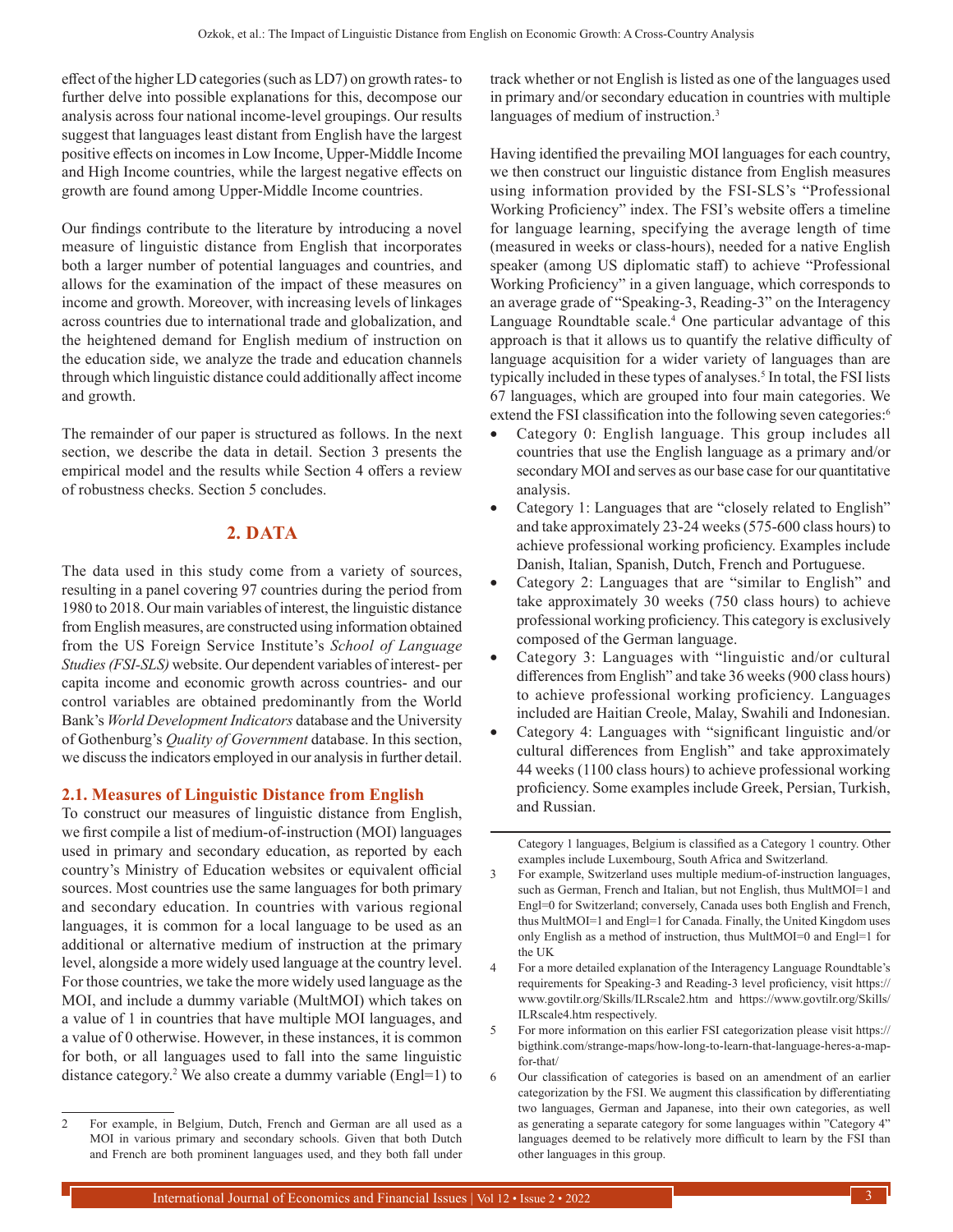- Category 5: Languages that are deemed more difficult than those listed under Category 4 by the FSI. These languages may take longer than 44 weeks (1100 class hours) to achieve professional working proficiency. Some of the languages included in this category are Estonian, Finnish and Thai.
- Category 6: Languages which are "exceptionally difficult for native English speakers" to learn and take approximately 88 weeks (2200 class hours) to achieve professional working proficiency. Languages in this category include Arabic, Cantonese, Mandarin and Korean.
- Category 7: Languages, which are "additionally" more difficult than those in Category 6. This category is composed exclusively of Japanese.

This allows us to create the seven categories of languages listed above and construct an ordinal measure for the linguistic distance from English in order of increasing difficulty: languages with the most linguistic similarities to English are assigned a value of one (Linguistic Distance=1 or LD1), while languages with the least similarities are assigned a value of seven (LD7).

Table 1 presents our complete ordering of linguistic distance from English for all languages included in our dataset. One key assumption in the construction of these measures of linguistic distance from English is symmetry- that the average length of time for learning a foreign language by an English speaker is roughly equivalent to the time it takes for a native speaker of that language to learn English. While this may not hold in a strictly cardinal

**Figure 1:** Linguistic distance from English, by Country



| LD0     | LD1                | LD2    | LD3            | LD4               | LD5        | LD6               | LD7      |
|---------|--------------------|--------|----------------|-------------------|------------|-------------------|----------|
| English | Danish             | German | Haitian Creole | Albanian          | Estonian   | Arabic            | Japanese |
|         | Dutch              |        | Indonesian     | Amharic           | Finnish    | Chinese-Cantonese |          |
|         | French             |        | Malay          | Armenian          | Georgian   | Chinese-Mandarin  |          |
|         | Italian            |        | Swahili        | Azerbaijani       | Hungarian  | Korean            |          |
|         | Norwegian          |        |                | Bengali           | Mongolian  |                   |          |
|         | Portuguese         |        |                | Bulgarian         | Thai       |                   |          |
|         | Romanian           |        |                | <b>Burmese</b>    | Vietnamese |                   |          |
|         | Spanish<br>Swedish |        |                | Czech<br>Dari     |            |                   |          |
|         |                    |        |                | Farsi             |            |                   |          |
|         |                    |        |                | Greek             |            |                   |          |
|         |                    |        |                | Hebrew            |            |                   |          |
|         |                    |        |                | Hindi             |            |                   |          |
|         |                    |        |                | Icelandic         |            |                   |          |
|         |                    |        |                | Kazakh            |            |                   |          |
|         |                    |        |                | Khmer             |            |                   |          |
|         |                    |        |                | Kurdish           |            |                   |          |
|         |                    |        |                | Kyrgyz            |            |                   |          |
|         |                    |        |                | Lao               |            |                   |          |
|         |                    |        |                | Latvian           |            |                   |          |
|         |                    |        |                | Lithuanian        |            |                   |          |
|         |                    |        |                | Macedonian        |            |                   |          |
|         |                    |        |                | Nepali            |            |                   |          |
|         |                    |        |                | Polish            |            |                   |          |
|         |                    |        |                | Russian           |            |                   |          |
|         |                    |        |                | Serbo-Croatian    |            |                   |          |
|         |                    |        |                | Sinhala           |            |                   |          |
|         |                    |        |                | Slovak            |            |                   |          |
|         |                    |        |                | Slovenian         |            |                   |          |
|         |                    |        |                | Somali<br>Tagalog |            |                   |          |
|         |                    |        |                | Tajiki            |            |                   |          |
|         |                    |        |                | Tamil             |            |                   |          |
|         |                    |        |                | Telugu            |            |                   |          |
|         |                    |        |                | Tibetan           |            |                   |          |
|         |                    |        |                | Turkish           |            |                   |          |
|         |                    |        |                | Turkmen           |            |                   |          |
|         |                    |        |                | Ukrainian         |            |                   |          |
|         |                    |        |                | Urdu              |            |                   |          |
|         |                    |        |                | Uzbek             |            |                   |          |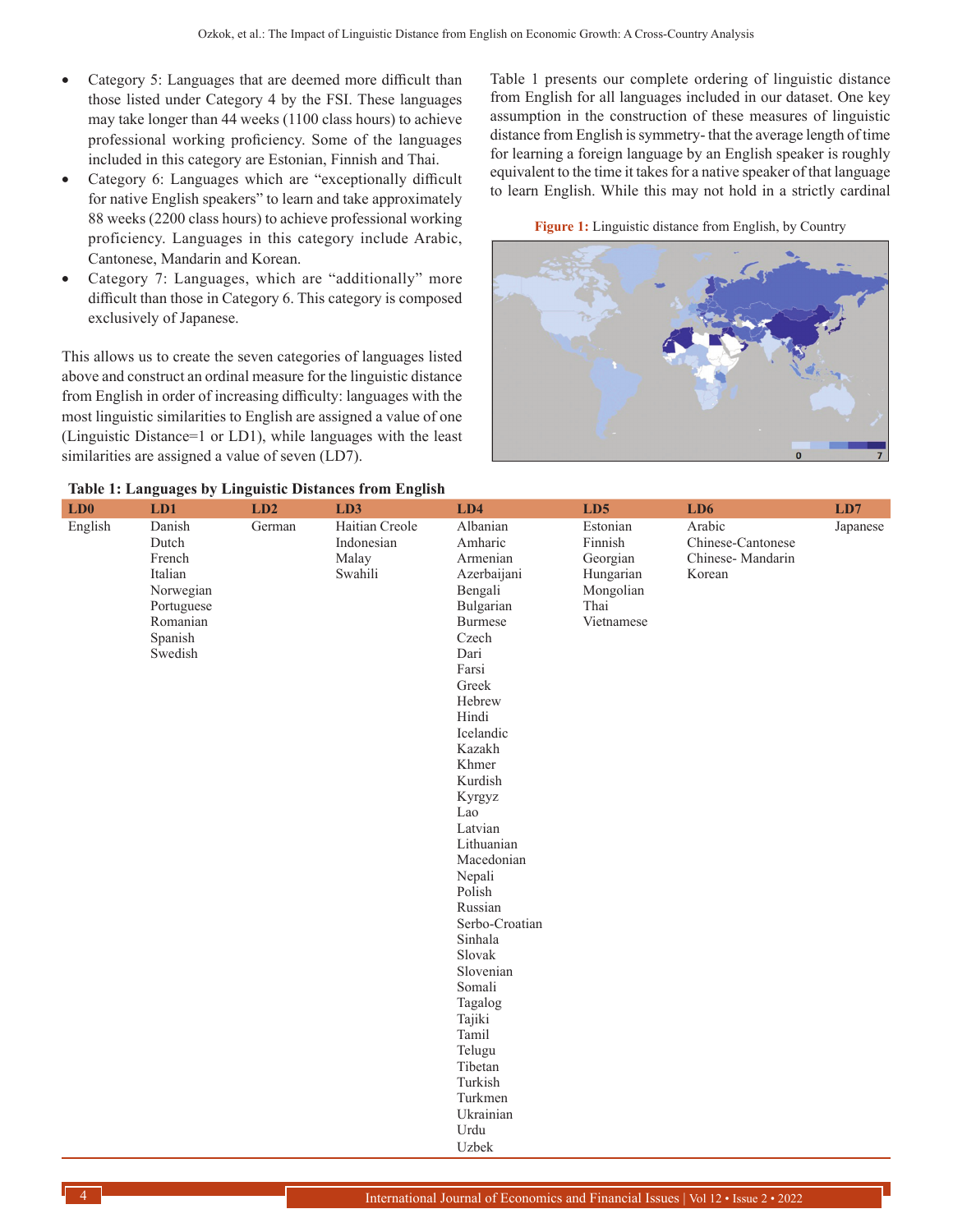|  | <b>Table 2: Countries by Linguistic Distances from English</b> |  |  |
|--|----------------------------------------------------------------|--|--|
|  |                                                                |  |  |

| LD0                         | LD1                      | LD2                | LD3                   | LD4                | LD5                | LD6                         | LD7   |
|-----------------------------|--------------------------|--------------------|-----------------------|--------------------|--------------------|-----------------------------|-------|
| Australia<br><b>Bahamas</b> | Argentina<br>Belgium     | Austria<br>Germany | Indonesia<br>Malaysia | Albania<br>Armenia | Estonia<br>Finland | Algeria<br>Bahrain          | Japan |
| <b>Barbados</b>             | Benin                    | Switzerland        | Tanzania              | Bangladesh         | Georgia            | Chad                        |       |
| Belize                      | Bolivia                  |                    |                       | <b>Belarus</b>     | Hungary            | China                       |       |
| Botswana                    | <b>Brazil</b>            |                    |                       | Bulgaria           | Mongolia           | Egypt                       |       |
| Cameroon                    | Burkina Faso             |                    |                       | Cambodia           | Thailand           | Iraq                        |       |
| Canada                      | Central African Republic |                    |                       | Croatia            | Vietnam            | Jordan                      |       |
| Fiji                        | Chile                    |                    |                       | Cyprus             |                    | South Korea                 |       |
| The Gambia                  | Colombia                 |                    |                       | Czech Republic     |                    | Kuwait                      |       |
| Ghana                       | Costa Rica               |                    |                       | Greece             |                    | Lebanon                     |       |
| Grenada                     | Cote d'Ivoire            |                    |                       | Iceland            |                    | Mauritania                  |       |
| India                       | Cuba                     |                    |                       | Iran               |                    | Morocco                     |       |
| Ireland                     | Denmark                  |                    |                       | Israel             |                    | Oman                        |       |
| Jamaica                     | Dominican Republic       |                    |                       | Kazakhstan         |                    | Oatar                       |       |
| Kenya                       | Ecuador                  |                    |                       | Latvia             |                    | Syria                       |       |
| Liberia                     | El Salvador              |                    |                       | Lithuania          |                    | Tunisia                     |       |
| Malawi                      | France                   |                    |                       | Myanmar            |                    | <b>United Arab Emirates</b> |       |
| Malta                       | Gabon                    |                    |                       | Nepal              |                    |                             |       |
| Mauritius                   | Guatemala                |                    |                       | Pakistan           |                    |                             |       |
| Namibia                     | Honduras                 |                    |                       | Poland             |                    |                             |       |
| New Zealand                 | Italy                    |                    |                       | Russia             |                    |                             |       |
| Nigeria                     | Luxembourg               |                    |                       | Slovakia           |                    |                             |       |
| Philippines                 | Madagascar               |                    |                       | Slovenia           |                    |                             |       |
| Rwanda                      | Mexico                   |                    |                       | Sri Lanka          |                    |                             |       |
| Sierra Leone                | Moldova                  |                    |                       | Turkey             |                    |                             |       |
| South Africa                | Mozambique               |                    |                       | Ukraine            |                    |                             |       |
| Trinidad and Tobago         | Netherlands              |                    |                       | Uzbekistan         |                    |                             |       |
| Uganda<br>United Kingdom    | Nicaragua                |                    |                       |                    |                    |                             |       |
| <b>United States</b>        | Niger<br>Norway          |                    |                       |                    |                    |                             |       |
| Zambia                      | Panama                   |                    |                       |                    |                    |                             |       |
| Zimbabwe                    | Paraguay                 |                    |                       |                    |                    |                             |       |
|                             | Peru                     |                    |                       |                    |                    |                             |       |
|                             | Portugal                 |                    |                       |                    |                    |                             |       |
|                             | Senegal                  |                    |                       |                    |                    |                             |       |
|                             | Spain                    |                    |                       |                    |                    |                             |       |
|                             | Suriname                 |                    |                       |                    |                    |                             |       |
|                             | Sweden                   |                    |                       |                    |                    |                             |       |
|                             | Togo                     |                    |                       |                    |                    |                             |       |
|                             | Uruguay                  |                    |                       |                    |                    |                             |       |
|                             | Venezuela                |                    |                       |                    |                    |                             |       |
| (32)                        | (41)                     | (3)                | (3)                   | (27)               | (7)                | (16)                        | (1)   |

sense, we believe that the ordering holds when inverted, and thus our ranking accurately reflects the relative difficulty for non-native English speakers to become proficient in English. Table 2 lists the countries included in our analysis, sorted according to their linguistic distance categories.

Figure 1 provides a geographic heatmap visualization of our linguistic distance measures for the countries included in our dataset. As we observe some evidence of geographical correlation of LDE values across countries, we consider adding regional controls to our quantitative analysis.7

Our linguistic distance from English measure differs notably from those used in the literature. The most similar measure used is that of Chiswick and Miller (2005), which is a scalar measure of the distance between English and other languages. This measure is computed using various language scores reported by Hart-Gonzalez and Lindemann (1993), which focuses on the average exam scores after 24 weeks of lessons in speaking proficiency by English-Speaking Americans at the US Department of State's School of Language Studies (Chiswick and Miller, 2015). This measure is one that groups languages into three different categories, assigning languages a linguistic score between 1 to 3, with scores increasing with similarity to the English language (Chiswick and Miller, 2005). However, in contrast to the relatively limited scope of their measure, our linguistic distance measure is able to capture a larger and more diverse group of languages according to their level of difficulty as established by the FSI. With the wide list of languages provided by the FSI, we believe that our linguistic distance measure from English offers a more in-depth examination of linguistic differences across countries.

<sup>7</sup> Some countries in our geographic heatmap appear in white. These are countries for which we do not have data. As a result, we do not include the countries displayed in white in our empirical estimations.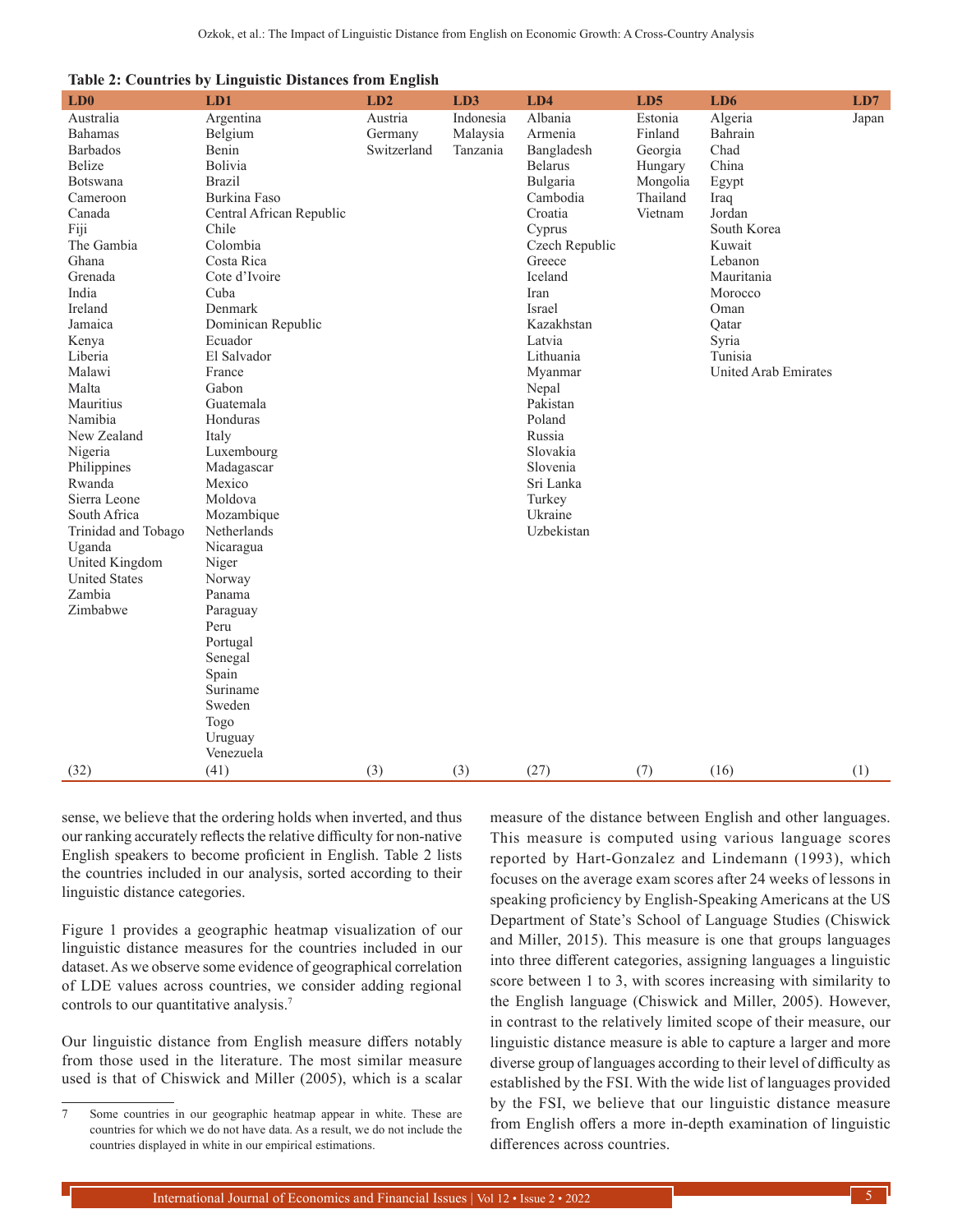#### **2.2. Measures of Income and Growth**

We use two dependent variables in our quantitative analysis. To measure the "level" of average incomes across countries, we use GDP per capita (measured in constant 2010 US dollars), which we then log-transform to account for potential heteroskedasticity issues. To measure "growth" in average incomes, we use growth in GDP per capita, measured in percentage terms. Both variables are obtained directly from the World Bank's World Development Indicators.

### **2.3. Control Variables**

We include the gross secondary school enrollment rate (in percentage terms) as a measure of differences in education across countries to investigate the impact of linguistic distance from English on incomes and growth through the education channel.<sup>8</sup> Similarly, to examine the impact of linguistic distance through the channel of trade, we include trade openness, as measured by the sum of imports and exports, as a share of GDP. We also use foreign direct investment (FDI), net national investment (in nonfinancial assets), and government expenditure (in constant 2010 US dollars) in our empirical estimations. These variables help control for the effects of increasing levels of financial globalization, as well as investment and government spending rates across countries respectively. Two employment variables- employment in industry and employment in services (both in percentages of total employment) - are included to control for the sectoral shifts of labour markets across countries.<sup>9</sup> To account for demographic shifts over time, we use both the population growth rate (in percentage terms) and the urban population share.

To examine such a broad swath of countries, particularly many low- and middle-income countries, we consider controls

8 Admittedly, a measure of educational attainment, such as performance on standardized testing, would be a preferable measure of human capital accumulation through education, affecting incomes and growth. However, these measures are often lacking or unavailable for lower income countries. In order to avoid restricting our analysis to a much smaller subset of countries, we use the more widely available metric of secondary enrollment rate as a measure of educational participation across countries.

The baseline is therefore employment in agriculture, which consists of the remaining share of employment in the labour market.

#### **Table 3: Summary Statistics**

for institutional quality that are obtained from the Quality of Government database from the University of Gothenburg. We include a measure for the "level of democracy"- a variable on a 0-10 scale (with higher values corresponding to greater democracy), as calculated by the Freedom House index (Teorell et al., 2021). Alternatively, we use a control for the level of corruption in institutions, derived from the International Country Risk Guide by the PRS Group. This variable helps measure corruption, law and order, and the quality of bureaucracy and takes on a value between 0 and 1, where higher values represent higher risk of institutional corruption (Teorell et al., 2021).

Lastly, we include regional controls to account for differences in income levels across countries. Regional dummies are constructed using the modified versions of the regions classified in the World Bank analytical grouping. Categories include East Asia & Pacific, Eastern Europe, Latin America & Caribbean, Middle East & North Africa, South America, South Asia, and Sub-Saharan Africa. We also add an OECD dummy to capture the potential positive effects of being a high-income OECD member country. Similarly, an OPEC dummy is constructed to account for the potential positive effects of increased country wealth due to oil reserves and oil production. Table 3 presents the summary statistics for all the variables included in our analysis.

# **3. EMPIRICAL SPECIFICATION AND RESULTS**

Our empirical analysis employs a model that measures the effects of linguistic distance from English on income levels and economic growth. The benchmark model, using a random effects estimation given below, controls for average differences across countries and time. It includes our seven-category linguistic distance measure (LD1-LD7, with LD0 representing English as the base group), our macroeconomic and institutional control variables and regional dummy variables. The two models estimated under our benchmark model are as follows:

| <b>Variable</b>                 | <b>Mean</b> | <b>Std. Dev.</b> | <b>Min</b> | <b>Max</b> | <b>Obs</b> |
|---------------------------------|-------------|------------------|------------|------------|------------|
| Log GDP per capita (Level)      | 8.47        | 1.54             | 4.90       | 11.66      | 4666       |
| GDP per capita growth (Growth)  | 1.79        | 5.16             | $-64.99$   | 53.97      | 4674       |
| Secondary Enrollment Rate (SER) | 73.24       | 31.64            | 2.48       | 163.93     | 3792       |
| <b>Trade Openness</b>           | 75.42       | 42.62            | 0.02       | 416.39     | 4520       |
| Foreign Direct Investment (FDI) | 3.68        | 14.33            | $-58.32$   | 451.64     | 4566       |
| Government Expenditure          | 15.76       | 5.86             | 0.91       | 76.22      | 4426       |
| Net Investment                  | 2.54        | 2.36             | $-7.98$    | 29.51      | 2609       |
| Share of Employment: Industry   | 21.07       | 8.47             | 1.70       | 59.58      | 3510       |
| Share of Employment: Services   | 51.78       | 18.06            | 7.23       | 87.85      | 3510       |
| Democracy Index                 | 6.39        | 3.26             | 0.25       | 10.00      | 4660       |
| Corruption Index                | 0.43        | 0.22             | 0.00       | 0.96       | 3766       |
| Urban Population                | 56.95       | 22.32            | 4.72       | 100.00     | 4978       |
| Population Growth Rate          | 1.57        | 1.56             | $-9.08$    | 17.51      | 4973       |
| <b>OPEC</b>                     | 0.08        | 0.26             | $\theta$   |            | 4978       |
| <b>OECD</b>                     | 0.26        | 0.44             | $\theta$   |            | 4978       |

FDI, Government Expenditure, and Net Investment are measured as the percentage of GDP; GDP per capita growth, Secondary Enrollment Rate, Urban Population, Population Growth Rate are measured in percentages; Democracy Index: 0 to 10, where higher values represent more democracy; Corruption Index: 0 to 1, where higher values demonstrate a rise in the level of corruption.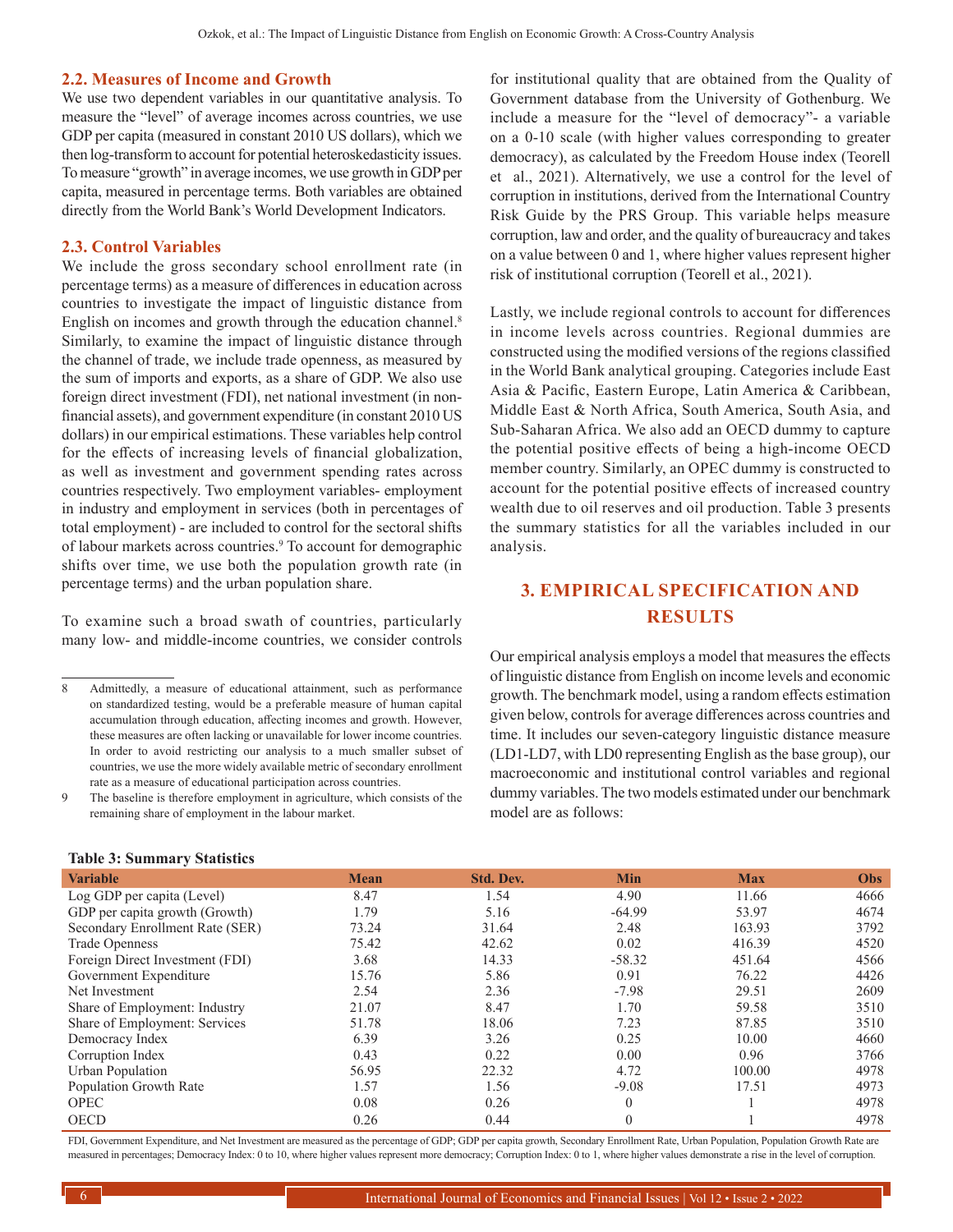| <b>VARIABLES</b>      | (1)          | (2)           | (3)          | (4)           | (5)          | (6)           |
|-----------------------|--------------|---------------|--------------|---------------|--------------|---------------|
|                       | <b>Level</b> | <b>Growth</b> | <b>Level</b> | <b>Growth</b> | <b>Level</b> | <b>Growth</b> |
| LD1                   | $-0.139$     | $-0.758$      | $-0.134$     | $-0.730$      | $-0.148$     | $-0.476$      |
|                       | (0.167)      | (0.496)       | (0.168)      | (0.494)       | (0.168)      | (0.489)       |
| LD <sub>2</sub>       | $0.566***$   | $-2.090***$   | $0.556***$   | $-2.206***$   | $0.404***$   | $-1.900**$    |
|                       | (0.170)      | (0.699)       | (0.163)      | (0.826)       | (0.141)      | (0.743)       |
| LD3                   | 0.206        | $-1.155$      | 0.194        | $-1.325$      | 0.226        | $-1.702*$     |
|                       | (0.185)      | (0.864)       | (0.177)      | (0.951)       | (0.197)      | (0.880)       |
| LD4                   | 0.176        | $-0.824$      | 0.176        | $-0.846$      | $-0.131$     | $-0.319$      |
|                       | (0.179)      | (0.658)       | (0.178)      | (0.635)       | (0.145)      | (0.571)       |
| LD5                   | $-0.0734$    | $-1.803***$   | $-0.0754$    | $-1.847***$   | $-0.141$     | $-1.305**$    |
|                       | (0.320)      | (0.668)       | (0.317)      | (0.634)       | (0.289)      | (0.527)       |
| LD <sub>6</sub>       | 0.277        | 0.244         | 0.269        | 0.288         | $-0.212$     | 1.227         |
|                       | (0.297)      | (0.922)       | (0.293)      | (0.893)       | (0.277)      | (0.804)       |
| LD7                   | $0.398***$   | $-1.817***$   | $0.410**$    | $-1.772***$   | $0.700*$     | $-1.395*$     |
|                       | (0.154)      | (0.537)       | (0.160)      | (0.530)       | (0.373)      | (0.784)       |
| MultMOI               |              |               | 0.0648       | 0.618         |              |               |
|                       |              |               | (0.136)      | (0.450)       |              |               |
| TradeOpen             | $0.00156***$ | $0.0128***$   | $0.00155***$ | $0.0120***$   | $0.00153***$ | $0.0122***$   |
|                       | (0.000485)   | (0.00343)     | (0.000489)   | (0.00370)     | (0.000490)   | (0.00340)     |
| <b>FDI</b>            | $0.000240**$ | $-0.00369$    | $0.000241**$ | $-0.00348$    | $0.000241**$ | $-0.00432$    |
|                       | $(9.63e-05)$ | (0.00534)     | $(9.64e-05)$ | (0.00536)     | (0.000100)   | (0.00527)     |
| SecEnroll             | $0.00178**$  | 0.00534       | $0.00178**$  | 0.00406       | $0.00187**$  | 0.00814       |
|                       | (0.000905)   | (0.0103)      | (0.000905)   | (0.0105)      | (0.000912)   | (0.0102)      |
| GovtExpGDP            | $-0.0159***$ | $-0.251***$   | $-0.0159***$ | $-0.252***$   | $-0.0159***$ | $-0.280***$   |
|                       | (0.00391)    | (0.0498)      | (0.00392)    | (0.0496)      | (0.00386)    | (0.0543)      |
| NetInvest             | 0.00761      | $0.162*$      | 0.00762      | $0.169*$      | 0.00754      | 0.114         |
|                       | (0.00572)    | (0.0874)      | (0.00573)    | (0.0897)      | (0.00587)    | (0.0860)      |
| EmpIndustry           | $0.0138**$   | 0.0317        | $0.0137**$   | 0.0334        | $0.0130*$    | $0.0546**$    |
|                       | (0.00690)    | (0.0275)      | (0.00690)    | (0.0276)      | (0.00685)    | (0.0267)      |
| EmpServices           | $0.0294***$  | $-0.0779***$  | $0.0294***$  | $-0.0784***$  | $0.0290***$  | $-0.0642**$   |
|                       | (0.00462)    | (0.0283)      | (0.00462)    | (0.0280)      | (0.00458)    | (0.0278)      |
| Democracy             | $0.0273***$  | $-0.00699$    | $0.0274***$  | 0.0163        | $0.0274***$  | 0.0225        |
|                       | (0.00928)    | (0.0827)      | (0.00931)    | (0.0899)      | (0.00926)    | (0.0857)      |
| Corrupt               | $-0.0533$    | $-1.323$      | $-0.0519$    | $-1.137$      | $-0.0240$    | $-1.751$      |
|                       | (0.0948)     | (1.127)       | (0.0951)     | (1.157)       | (0.0968)     | (1.191)       |
| UrbanPop              | $0.0136***$  | 0.0169        | $0.0136***$  | 0.0169        | $0.0126***$  | 0.0288        |
|                       | (0.00308)    | (0.0179)      | (0.00308)    | (0.0173)      | (0.00320)    | (0.0200)      |
| PopGR                 | $0.0256**$   | $-1.081***$   | $0.0255**$   | $-1.111***$   | $0.0261**$   | $-1.174***$   |
|                       | (0.0123)     | (0.222)       | (0.0123)     | (0.212)       | (0.0125)     | (0.240)       |
| OPEC                  | 0.110        | $-1.124$      | 0.110        | $-0.914$      | 0.0881       | $-0.773$      |
|                       | (0.0763)     | (0.717)       | (0.0767)     | (0.770)       | (0.0746)     | (0.593)       |
| OECD                  | $1.283***$   | 0.299         | $1.282***$   | 0.331         | $0.826***$   | 0.284         |
|                       | (0.166)      | (0.510)       | (0.166)      | (0.506)       | (0.155)      | (0.482)       |
| Constant              | 5.288***     | 9.494***      | 5.279***     | 9.315***      | $6.012***$   | 7.016***      |
|                       | (0.351)      | (1.570)       | (0.354)      | (1.615)       | (0.430)      | (1.602)       |
| Observations          | 1,583        | 1,582         | 1,583        | 1,582         | 1,583        | 1,582         |
| <b>Region Dummies</b> | N            | N             | $\mathbf N$  | N             | Y            | Y             |
| Number of Countries   | 97           | 97            | 97           | 97            | 97           | 97            |
|                       |              |               |              |               |              |               |

Robust standard errors in parentheses

\*\*\* p<0.01, \*\* p<0.05, \* p<0.1

$$
LogGDPpc_{j,t} = \alpha + \sum_{n=1}^{7} \delta_n LD(n)_j + \sum_k \beta_k X_{k,j,t} + u_j + \epsilon_{j,t}
$$
  
(1)  
*GDPpcGrowth<sub>j,t</sub>* =  $\alpha + \sum_{n=1}^{7} \delta_n LD(n)_j + \sum_k \beta_k X_{k,j,t} + u_j + \epsilon_{j,t}$ 

$$
GDPpcGrowth_{j,t} = \alpha + \sum_{n=1} \delta_n LD(n)_j + \sum_k \beta_k X_{k,j,t} + u_j + \epsilon_{j,t}
$$
\n(2)

where for each country *j*, in period *t*,  $X_k$  represents our  $k \ge 1$  vector of control variables *u*<sup>j</sup> are country- specific random effects, and our coefficients of interest are therefore:  $\delta_1$ ,  $\delta_2$ ,  $\delta_3$ ,  $\delta_4$ ,  $\delta_5$ ,  $\delta_6$ . Given the nature of our unbalanced panel data, we cluster our standard

errors at the country-level. Because of the data limitations for some of our control variables, we typically retain 97 countries in our regression analyses, with nearly 1600 country-year observations for most of our specifications.

#### **3.1. Baseline Specification**

In Table 4, columns (1) and (2) present the results of our benchmark model, using our seven linguistic distance variables of interest, as well as our macroeconomic controls. We find two of the seven linguistic distance coefficients to be positively significant for income, and three of the seven coefficients to be negatively significant for GDP growth. More specifically, our results suggest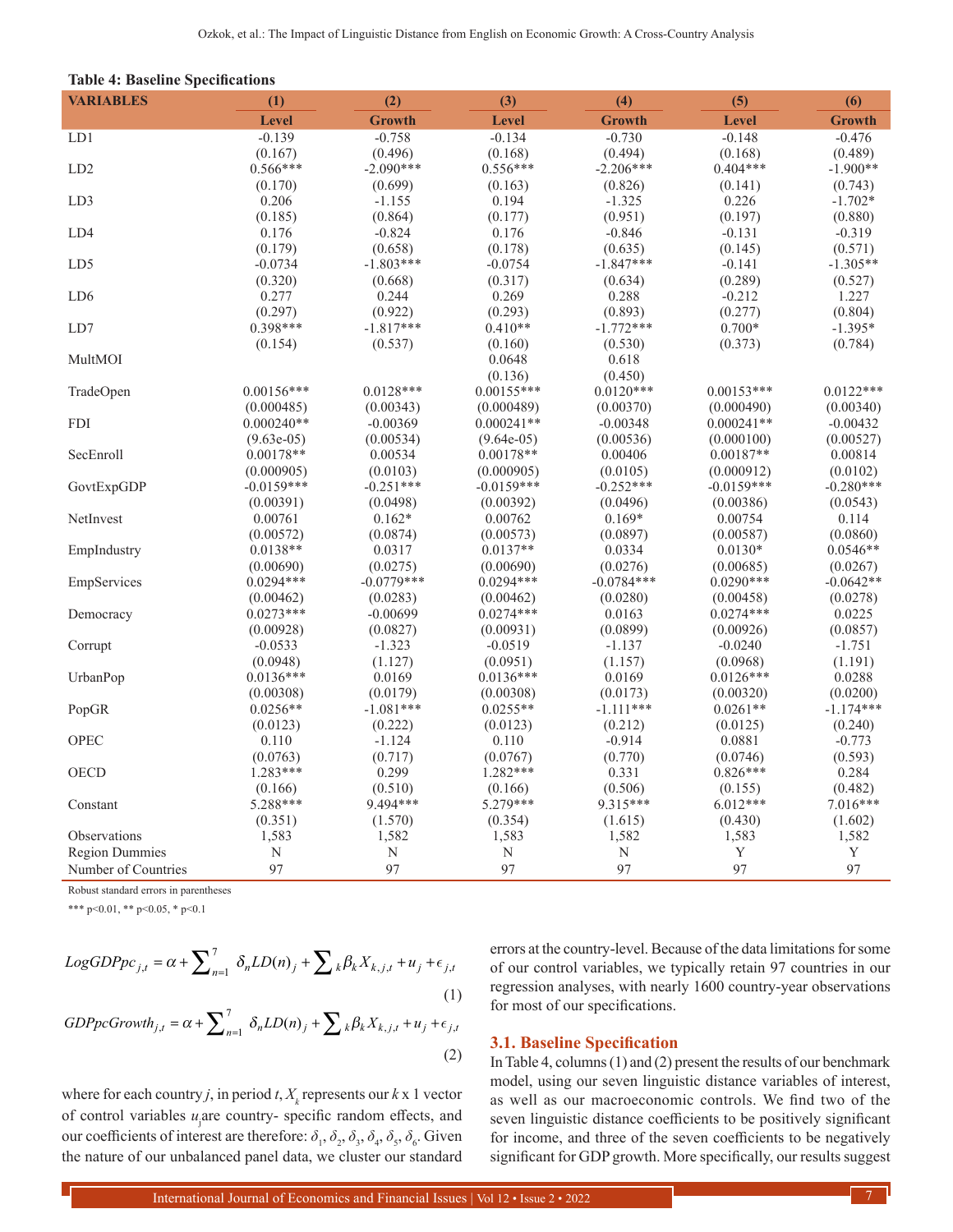that countries where the medium of instruction is in group LD2 category of languages (corresponding to the German language) exhibit a higher level of mean incomes, but a lower rate of annual growth in GDP per capita, when compared to countries where the MOI is English (LD0). We observe the same pattern with LD7 (corresponding to the Japanese language). This result may be reflective of historical, cultural, or economic idiosyncrasies specific to Germany (and/or other German speaking countries) and to Japan, which in our analysis are being captured by their respective linguistic distance coefficient estimates. Additionally, we find the LD5 category of languages to have a significant negative effect on growth. Given the inclusion of EU countries such as Finland, Hungary, and Estonia in this group, we believe that the negative effect could be driven by the relative difficulty of learning these languages as well as the lower potential of yearly GDP growth.

In our baseline specification, most of our macroeconomic controls exhibit the expected signs, consistent with the preponderance of growth literature. We see increasing levels of mean income in countries with more trade openness, higher FDI, higher secondary education enrollment rates, lower government expenditure ratios, higher population growth rates, and higher rates of urbanization. We observe higher levels of income in countries with a higher democracy score. We find evidence of higher income levels among countries who have moved from agriculture-based economies to manufacturing, and further into service-oriented economies.

Turning to growth rates, we find higher growth rates among countries with more trade openness, and lower growth rates in countries with higher shares of government expenditure. Net investment is also found to have a positive effect on growth rates across countries. Consistent with neoclassical growth theories, we find lower growth rates among countries with higher population growth rates. We also observe lower growth rates among countries where sectoral shifts have led to a higher proportion of production in service industries, when compared to manufacturing and agriculture.

In columns (3)-(4) of Table 4, we add a control for countries who use multiple languages of instruction, in addition to our seven linguistic distance measures. However, our Multiple-MOI dummy is not statistically significant in either the Level or the Growth regressions, and the inclusion of this variable does not significantly alter our other estimates.<sup>10</sup>

In columns (5)-(6), we include regional dummy variables to control for potential geographic differences that influence incomes and growth. The inclusion of these regional controls does not alter the coefficient estimates of our linguistic distance measures greatly, compared to our baseline specification; however, it does result in our coefficient estimate for the LD3 category (including languages such as Haitian Creole, Indonesian and Malay) becoming statistically significant and negative, although only at a 90% confidence level.

## **3.2. Baseline with Interaction Terms**

Our baseline specification provides some muted evidence for an impact of linguistic distance from English on income levels or growth over time for certain language categories. However, the relationship is not linear- to better understand how linguistic distance income and growth rates across countries, we also investigate whether our linguistic distance measures have an indirect impact on our dependent variables, via the channels of education and trade. To address this, we add interaction terms for each of our seven linguistic distance variables with our trade openness variable and our secondary enrollment rate variable. This helps determine whether variation in linguistic distance from English across countries may alter the returns to trade and education on income levels and/or growth.

Table 5 reports the results of multiple regressions in which we add the interaction terms to our baseline specification. The first two columns represent the results from our baseline specification when we include education interaction terms using our education variable, *SecEnroll*, while in columns (3)-(4) we add trade interaction terms using our trade variable, *TradeOpen*, and finally, in columns (5)-(6) we include both sets of interaction terms simultaneously. We find similar results to the baseline specification with the inclusion of education interaction terms on income as shown in column (1). The LD2 and LD7 categories of language s take on a positively significant coefficient and with the inclusion of education interaction terms, we find negatively significant effects on income for the interaction terms for LD2, LD3 and LD7 languages, and positively significant effect on income for the interaction term for LD6 languages. These results highlight the differences in the effect of linguistic distance from English when interacted with countries' secondary school enrollment rates. More importantly, we can see that the effect of distance from English is not linear and that a larger distance from English, even after controlling for economic and political differences across countries, is not necessarily associated with lower levels of income. The results in column (2) with education interaction terms indicate that only the LD6 category of languages has a negatively significant effect on growth- however, once we control for the level of secondary school enrollment rates, the interaction coefficient for the LD6 category becomes positive. This finding suggests that we should consider total effects of linguistic distance measures to fully assess the relationship between linguistic distance categories and growth.

Columns (3) and (4) display the inclusion of trade openness interaction terms on income and growth respectively. Similar to the baseline case, we find LD2 and LD7 categories to be positively significant for income, and LD2, and LD7 categories to be negatively significant for growth. Additionally, the LD3 category of languages are now found to take on a significantly positive coefficient in both our income and growth regressions. This suggests that taking into account the level of trade openness and further examining the link between linguistic distance and income and growth may be unraveling further positive effects for countries belonging to this linguistic category. Interestingly, the trade openness dummy for the LD3 category is negatively significant for both income and growth, which calls for a deeper examination of total effects of linguistic distance categories.

<sup>10</sup> We find similar results when we include our English dummy variable, which we do not report in our table, for brevity. Due to this lack of statistical significance, we do not include these variables in the remainder of our empirical estimations. The results with the inclusion of the English dummy are available upon request.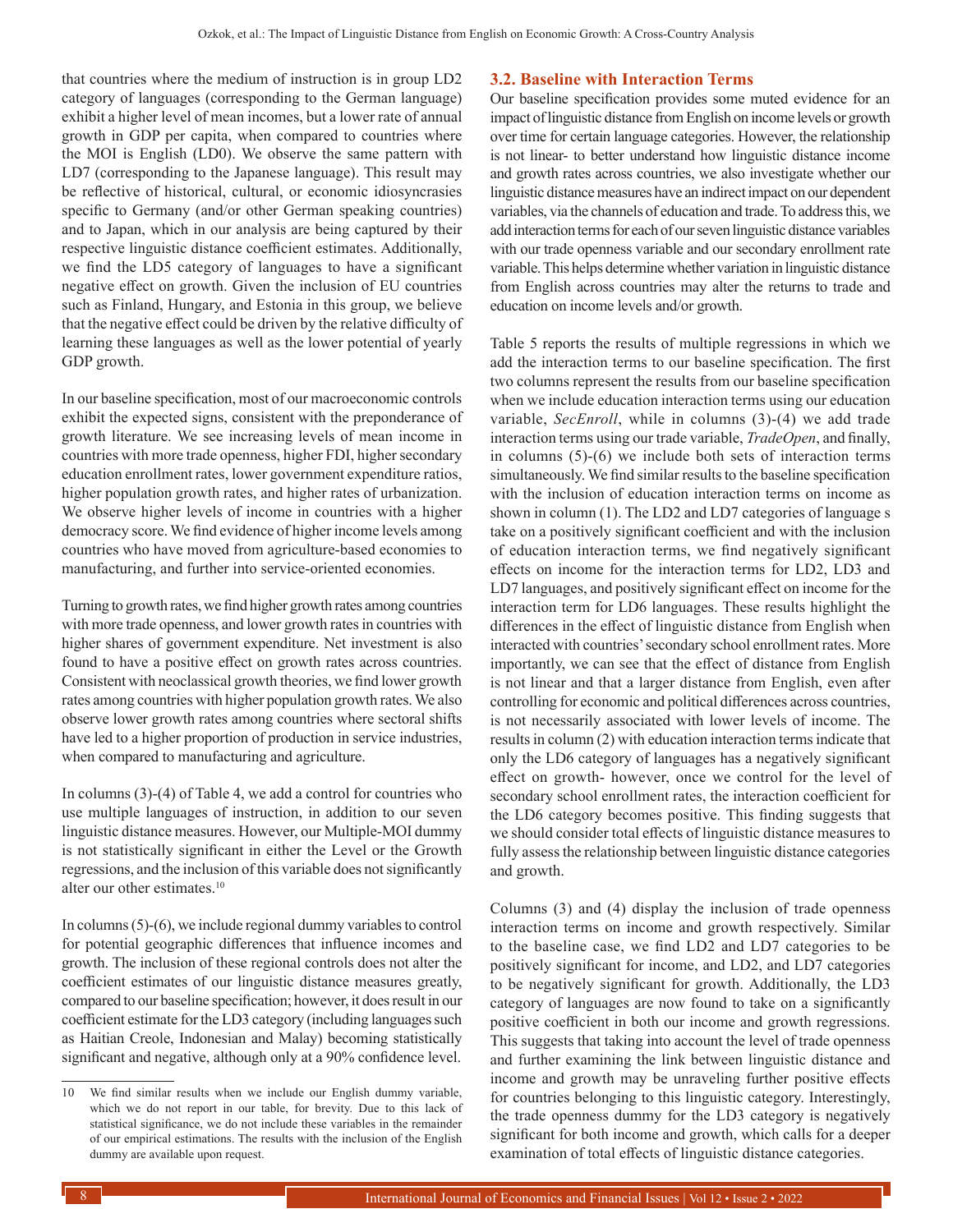| <b>Table 5: Baseline with Interaction Terms</b> |  |  |  |
|-------------------------------------------------|--|--|--|
|-------------------------------------------------|--|--|--|

| <b>VARIABLES</b>    | (1)                      | (2)                    | (3)                         | (4)                     | (5)                         | (6)                     |
|---------------------|--------------------------|------------------------|-----------------------------|-------------------------|-----------------------------|-------------------------|
|                     | Level                    | <b>Growth</b>          | Level                       | <b>Growth</b>           | Level                       | <b>Growth</b>           |
| LD1                 | 0.0495                   | $-2.086$               | 0.0648                      | $-0.469$                | 0.180                       | $-1.910$                |
|                     | (0.258)                  | (1.533)                | (0.180)                     | (0.690)                 | (0.264)                     | (1.566)                 |
| LD <sub>2</sub>     | $1.714***$               | $-5.393$               | $0.494***$                  | $-3.209**$              | 1.497***                    | $-10.38**$              |
|                     | (0.565)                  | (5.320)                | (0.188)                     | (1.385)                 | (0.311)                     | (4.923)                 |
| LD3                 | 0.581                    | $-0.0724$              | $0.537**$                   | $2.771***$              | $0.945**$                   | 1.797                   |
|                     | (0.354)                  | (1.973)                | (0.232)                     | (0.860)                 | (0.390)                     | (2.100)                 |
| LD4                 | $-0.0581$                | $-0.957$               | 0.134                       | $-0.693$                | $-0.0483$                   | $-0.901$                |
|                     | (0.347)                  | (2.062)                | (0.213)                     | (0.838)                 | (0.339)                     | (2.124)                 |
| LD5                 | 0.152                    | $-2.803$               | $-0.00217$                  | $-2.189$                | 0.169                       | $-3.002$                |
|                     | (0.413)                  | (1.752)                | (0.372)                     | (1.405)                 | (0.421)                     | (2.074)                 |
| LD <sub>6</sub>     | $-0.241$                 | $-4.152**$             | 0.120                       | $-1.973$                | $-0.295$                    | $-4.974**$              |
|                     | (0.385)                  | (1.870)                | (0.353)                     | (1.444)                 | (0.432)                     | (1.954)                 |
| LD7                 | 8.931***                 | $-27.35$               | $0.696***$                  | $-3.089***$             | $3.659***$                  | 7.659                   |
|                     | (2.042)                  | (20.21)                | (0.159)                     | (0.897)                 | (0.875)                     | (9.532)                 |
| SecEnroll           | 0.00236                  | $-0.00874$             | $0.00196**$                 | 0.00637                 | 0.00223                     | $-0.00862$              |
|                     | (0.00194)                | (0.0168)               | (0.000897)                  | (0.0105)                | (0.00185)                   | (0.0174)                |
| LD1 x SecEnroll     | $-0.00243$               | 0.0155                 |                             |                         | $-0.00166$                  | 0.0179                  |
|                     | (0.00219)                | (0.0156)               |                             |                         | (0.00207)                   | (0.0167)                |
| LD2 x SecEnroll     | $-0.0115**$              | 0.0344                 |                             |                         | $-0.00963***$               | 0.0709                  |
|                     | (0.00540)                | (0.0549)               |                             |                         | (0.00319)                   | (0.0518)                |
| LD3 x SecEnroll     | $-0.00562*$              | $-0.0185$              |                             |                         | $-0.00614*$                 | 0.0135                  |
|                     | (0.00340)                | (0.0280)               |                             |                         | (0.00314)                   | (0.0243)                |
| LD4 x SecEnroll     | 0.00268                  | 0.00248                |                             |                         | 0.00249                     | 0.00155                 |
|                     | (0.00346)                | (0.0222)               |                             |                         | (0.00355)                   | (0.0256)                |
| LD5 x SecEnroll     | $-0.00251$               | 0.0121                 |                             |                         | $-0.00257$                  | 0.0101                  |
|                     | (0.00230)                | (0.0174)               |                             |                         | (0.00210)                   | (0.0186)                |
| LD6 x SecEnroll     | $0.00637***$             | $0.0542**$             |                             |                         | $0.00612***$                | $0.0423*$               |
|                     | (0.00228)                | (0.0232)               |                             |                         | (0.00226)                   | (0.0223)                |
| LD7 x SecEnroll     | $-0.0849***$             | 0.254                  |                             |                         | $-0.0302***$                | $-0.108$                |
|                     | (0.0201)<br>$0.00147***$ | (0.200)<br>$0.0126***$ |                             |                         | (0.00833)                   | (0.0897)<br>$0.0164***$ |
| TradeOpen           |                          |                        | $0.00238***$                | $0.0161***$             | $0.00233***$                |                         |
|                     | (0.000470)               | (0.00353)              | (0.000614)<br>$-0.00261***$ | (0.00391)<br>$-0.00392$ | (0.000587)<br>$-0.00242***$ | (0.00435)<br>$-0.00503$ |
| LD1 x TradeOpen     |                          |                        |                             |                         |                             |                         |
| LD2 x TradeOpen     |                          |                        | (0.000851)<br>0.000775      | (0.00614)<br>0.0112     | (0.000804)<br>0.000300      | (0.00662)<br>0.0142     |
|                     |                          |                        | (0.00131)                   | (0.0110)                | (0.000916)                  | (0.0104)                |
| LD3 x TradeOpen     |                          |                        | $-0.00370***$               | $-0.0391***$            | $-0.00380***$               | $-0.0401***$            |
|                     |                          |                        | (0.000923)                  | (0.0124)                | (0.000949)                  | (0.0121)                |
| LD4 x TradeOpen     |                          |                        | 0.000463                    | $-0.00353$              | $9.53e-05$                  | $-0.00138$              |
|                     |                          |                        | (0.00115)                   | (0.00658)               | (0.00121)                   | (0.00805)               |
| LD5 x TradeOpen     |                          |                        | $-0.00101$                  | 0.00114                 | $-0.000408$                 | 0.00132                 |
|                     |                          |                        | (0.000939)                  | (0.0117)                | (0.000724)                  | (0.0120)                |
| LD6 x TradeOpen     |                          |                        | 0.00136                     | 0.0233                  | 0.000622                    | 0.0174                  |
|                     |                          |                        | (0.00166)                   | (0.0168)                | (0.00160)                   | (0.0168)                |
| LD7 x TradeOpen     |                          |                        | $-0.0102***$                | $0.0463*$               | $-0.00776***$               | $0.0581***$             |
|                     |                          |                        | (0.00249)                   | (0.0259)                | (0.00153)                   | (0.0167)                |
| Constant            | 5.128***                 | $10.42***$             | $5.212***$                  | $9.632***$              | $5.088***$                  | $10.70***$              |
|                     | (0.393)                  | (2.000)                | (0.346)                     | (1.652)                 | (0.386)                     | (2.117)                 |
| Observations        | 1,583                    | 1,582                  | 1,583                       | 1,582                   | 1,583                       | 1,582                   |
| Number of Countries | 97                       | 97                     | 97                          | 97                      | 97                          | 97                      |

Robust standard errors in parentheses

\*\*\* p<0.01, \*\* p<0.05, \* p<0.1

Looking at the final two columns from Table 5, which include both the education and trade openness interaction terms, we find that the education interaction terms are negatively significant for the LD2, LD3 and LD7 categories and positively significant for the LD6 category on levels of income. This result shows that controlling for the gross enrollment in secondary education across countries, the distance of languages from English has a non-linear effect on levels of income. In terms of the impact of these education interaction terms on growth, we find minimal significant effect, with only the LD6 category being positive and significant. The interaction terms of trade openness with linguistic distance display a negatively significant effect on income for LD1, LD3 and LD7 categories. Similarly, the LD3 category has a significantly negative impact on growth rates. This suggests that linguistic distance from English affects income and growth of incomes through the trade channel, but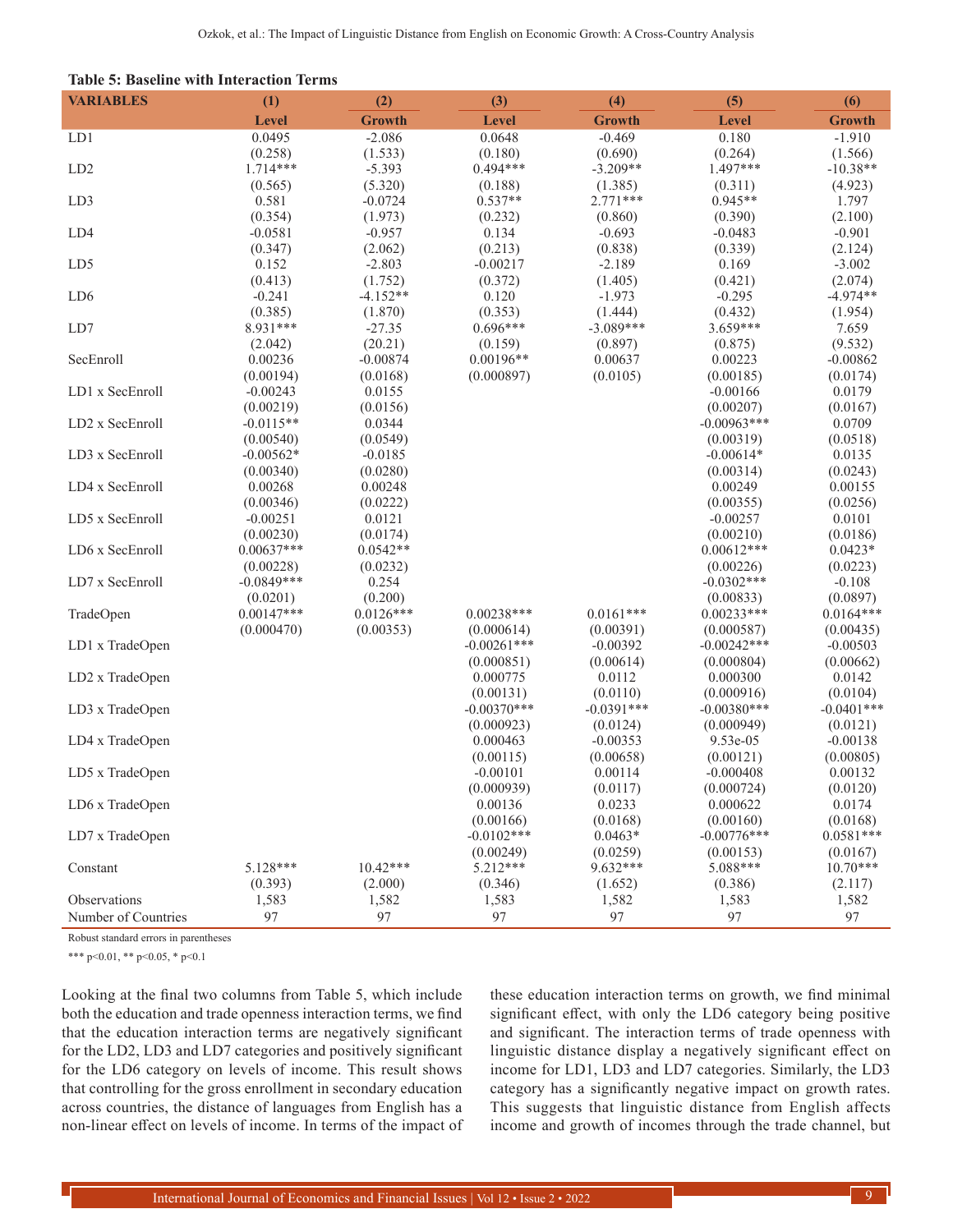as with education, the link between linguistic distance and trade openness is not linear and tends to be more negative for countries using LD3 languages. The examination of coefficients of our linguistic distance categories displays similar patterns, with the LD2 category having a positive effect on income and a negative effect on growth, and LD7 having a positive effect on income. Additionally, we find the LD3 category to be positively significant for income levels and the LD6 category to be negatively significant for growth rates. To further understand the relationship between linguistic distance from English and income levels and growth through the education and trade channels, we calculate both the partial and total effects for our interaction terms to clarify the connection between linguistic distances and income levels and growth.

#### *3.2.1. Partial effects by linguistic distance category*

To calculate the total effect of our education and trade openness interaction terms with the linguistic distance measures, we use partial derivatives of income and growth with respect to education (secondary school gross enrollment rate) and trade openness. Adding these interaction terms into our baseline models in Equations 1 and 2 generates the following regression models:

$$
Y_{j,t} = \alpha + \delta_1 LD1 + \delta_2 LD2 + \delta_3 LD3 + \delta_4 LD4 + \delta_5 LD5 + \delta_6 LD6
$$
  
+ $\delta_7 LD7 + \beta_0 SecEnroll_{j,t} + \beta_1 \{LD1_j \times SecEnroll_{j,t} \} +$   
 $\beta_2 \{LD2_j \times SecEnroll_{j,t} \} + \beta_3 \{LD3_j \times SecEnroll_{j,t} \} +$   
 $\beta_4 \{LD4_j \times SecEnroll_{j,t} \} + \beta_5 \{LD5_j \times SecEnroll_{j,t} \} +$   
 $\beta_6 \{LD6_j \times SecEnroll_{j,t} \} + \beta_7 \{LD7_j \times SecEnroll_{j,t} \} +$   
 $\gamma_0 TradeOpen_{j,t} + \gamma_1 \{LD1_j \times TradeOpen_{j,t} \} +$   
 $\gamma_2 \{LD2_j \times TradeOpen_{j,t} \} + \gamma_3 \{LD3_j \times TradeOpen_{j,t} \} +$   
 $\gamma_4 \{LD4_j \times TradeOpen_{j,t} \} + \gamma_5 \{LD5_j \times TradeOpen_{j,t} \} +$   
 $\gamma_6 \{LD6_j \times TradeOpen_{j,t} \} + \gamma_7 \{LD7_j \times TradeOpen_{j,t} \} +$   
 $\gamma_6 \{LD6_j \times TradeOpen_{j,t} \} + \gamma_7 \{LD7_j \times TradeOpen_{j,t} \} +$   
 $\sum_k \psi_k X_{j,t}^k + u_j + \varepsilon_{j,t}$  (3)

where  $Y_{i,t}$  represents national income levels,  $LogGDPpc_{i,t}$  or economic growth, *GDPpcGrowth<sub>it</sub>*. We can then calculate the partial derivatives, which help to evaluate the total effect of both channels on income and growth across countries.

| Table 6: Partial Effects: Linguistic Distance estimates |  |  |  |
|---------------------------------------------------------|--|--|--|
|---------------------------------------------------------|--|--|--|

For the education channel, we have:

$$
\frac{\partial Y_{j,t}}{\partial SecEnroll_{j,t}} = \beta_0 + \beta_1 LD1_j + \beta_2 LD2_j + \beta_3 LD3_j
$$
  
+ $\beta_4 LD4_j + \beta_5 LD5_j + \beta_6 LD6_j + \beta_7 LD7_j$  (4)

Similarly, for the trade channel, we have:

$$
\frac{\partial Y_{j,t}}{\partial Tradeopen_{j,t}} = \gamma_0 + \gamma_1 LDI_j + \gamma_2 LD2_j + \gamma_3 LD3_j
$$
  
+ $\gamma_4 LDA_j + \gamma_5 LDS_j + \gamma_6 LD6_j + \gamma_7 LD7_j$  (5)

Following this approach and using the results from Table 5, we calculate the partial derivatives of income levels and growth rates with respect to education and trade openness for each of our seven

**Figure 2:** Total effects on income levels by linguistic distance categories







|                 | $\partial LogGDPpc_{i,t}$<br>$ \partial \text{SecEnroll}_{i,t} $ | $\partial LogGDPpc_{i,t}$<br>$\partial TradeOpen_{i,t}$ | $\partial GDPpc Growth_{i,t}$<br>$\partial \text{SecEnroll}_{i,t}$ | $\partial GDPpc Growth_{i,t}$<br>$\partial TradeOpen_{i,t}$ |
|-----------------|------------------------------------------------------------------|---------------------------------------------------------|--------------------------------------------------------------------|-------------------------------------------------------------|
| LD1             | 0.00057                                                          | $-0.00009$                                              | 0.00928                                                            | 0.01137                                                     |
| LD2             | $-0.00740$                                                       | 0.00263                                                 | 0.06228                                                            | 0.03060                                                     |
| LD3             | $-0.00391$                                                       | $-0.00147$                                              | 0.00488                                                            | $-0.02370$                                                  |
| LD4             | 0.00472                                                          | 0.00243                                                 | $-0.00707$                                                         | 0.01502                                                     |
| LD5             | $-0.00034$                                                       | 0.00192                                                 | 0.00148                                                            | 0.01772                                                     |
| LD <sub>6</sub> | 0.00835                                                          | 0.00295                                                 | 0.03368                                                            | 0.03380                                                     |
| LD7             | $-0.02797$                                                       | $-0.00543$                                              | $-0.11662$                                                         | 0.07450                                                     |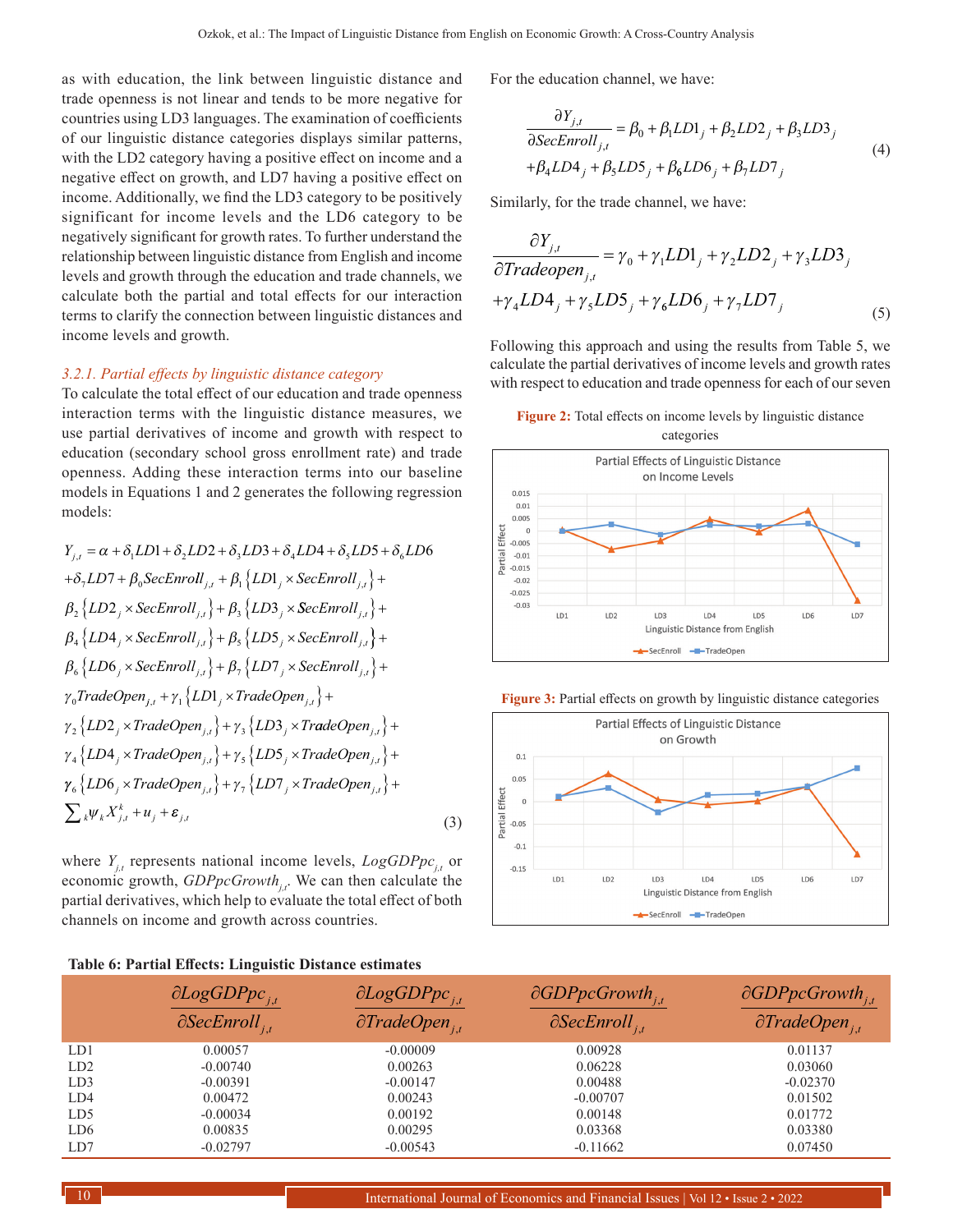linguistic distance categories. For example, the partial derivative of income levels with respect to education for the LD1 category is calculated to be  $\beta_1 + \beta_2 = 0.00057$ , while the partial derivative of GDP per capita growth with respect to education for LD1 category is 0.00928. Given the positive results of both partial derivatives, the LD1 category has an overall positive effect on income and growth via the education channel. Alternatively, the partial derivative of income levels with respect to trade openness for the LD1 category is calculated to be  $\gamma_1 + \gamma_2 = -0.00009$ , while the partial derivative of GDP growth per capita with respect to trade openness for LD1 category is 0.01137. These two partial effects suggest that the languages the least distant from English tend to have a negative effect through the trade channel on income levels; however, this effect becomes positive when examining growth rates. Table 6 reports these calculated partial effects for each of our seven linguistic distance categories. To visualize this relationship across linguistic distance categories, Figures 2 and 3 present the partial effect estimates for each of our seven LD variables. Overall, these figures demonstrate the expected negative effect of linguistic distance from English on income and growth rates with respect to the education channel. The partial effect for the LD7 category is found to take on the lowest value across all other linguistic distance categories under the education channel for both income levels and growth rates. However, when we consider the trade channel, the partial derivative for the LD7 category is found to be the highest for growth among all categories. This presents an interesting juxtaposition: even after controlling for differences in trade across countries, linguistic distance can still have positive effects beyond the explanation of economic control variables.

**Table 7: Total Marginal Effects: Linguistic Distance estimates**

|                 | $\partial LogGDPpc_{i,t}$<br>$\partial LD(i)_{i,t}$ | $\partial GDPpc$ Growth <sub>j,t</sub><br>$\partial LD(i)_{i,t}$ |
|-----------------|-----------------------------------------------------|------------------------------------------------------------------|
| LD1             | $-0.124$                                            | $-0.978$                                                         |
| LD2             | 0.814                                               | $-4.116$                                                         |
| LD3             | 0.209                                               | $-0.239$                                                         |
| LD4             | 0.141                                               | $-0.892$                                                         |
| LD <sub>5</sub> | $-0.050$                                            | $-2.163$                                                         |
| LD <sub>6</sub> | 0.200                                               | $-0.564$                                                         |
| LD7             | 0.862                                               | 4.131                                                            |

|  |  |  | <b>Figure 4:</b> Total effects by linguistic distance categories |
|--|--|--|------------------------------------------------------------------|
|  |  |  |                                                                  |



Delving deeper, several notable results emerge from the calculation of these partial derivatives across these two channels. First, for the education channel, the negative effect on income levels is most prominent for countries falling within the LD2, LD3, LD5 and LD7 linguistic groups, and the negative effect on growth is seen in the LD4 and LD7 categories. This reinforces that linguistic distance from English does not have a linear effect- countries using languages both closest to (LD1) and further from (LD6) English actually exhibit higher levels of income and growth, while most languages in the middle of the spectrum (but not LD4) exhibit lower levels.

Second, with respect the trade channel, the distance from English negatively influences income levels for countries in the LD1, LD3 and LD7 linguistic groups. When considering growth rates, we similarly find LD3 group to have a negative effect, while the remaining linguistic groups all display positive partial derivatives through the trade channel. The negative coefficients displayed by various linguistic groups suggest the existence of additional factors affecting countries' income levels within the trade channel. For example, regional trade agreements, or the relaxing of trade restrictions between countries could influence the direction in which languages affect trade and income levels across countries. A more detailed analysis could study the bilateral trade patterns across countries, taking into account the differing linguistic groups that countries fall under, but unfortunately, this aspect is beyond the scope of this paper.

#### *3.2.2. Total marginal effects by linguistic distance category*

Finally, we can also calculate the total effects of the linguistic distance measures, for each LD category, using the following partial derivatives, with the LD1 category given as an example:

$$
\frac{\partial LogGDPpc_{j,t}}{\partial LDl_j} = \delta_1 + \beta_1 SecEnroll_{j,t} + \gamma_1 TradeOpen_{j,t}
$$
\n
$$
= 0.180 + (-0.00166) SecEnroll_{j,t} + (-0.00242) TradeOpen_{j,t}
$$
\n(6)

$$
\frac{\partial GDPpcc growth_{j,t}}{\partial LD_1_j} = \delta_1 + \beta_1 SecEnroll_{j,t} + \gamma_1 TradeOpen_{j,t} \tag{7}
$$
  
=-1.910+(0.0179)  $SecEnroll_{j,t}$  + (-0.00503)  $TradeOpen_{j,t}$ 

To evaluate the total effects for each of the seven linguistic distance categories, we use the mean values for *SecEnroll* and *TradeOpen*, as shown in Table 3. Table 7 reports these total effects for each of our seven linguistic distance categories.

To visualize the relationship of these total effects across linguistic distance categories, Figure 4 depicts the total marginal effects for each of our seven linguistic distance categories on both income levels and growth. We see that most of the linguistic distance categories have small positive effects on income levels, with the exceptions of LD1 and LD5 categories, which display small but negative effects on income levels across countries. Conversely, we find more variation across categories with respect to growth. Our results show that there is a negative relationship between linguistic distance from English and growth for the first six linguistic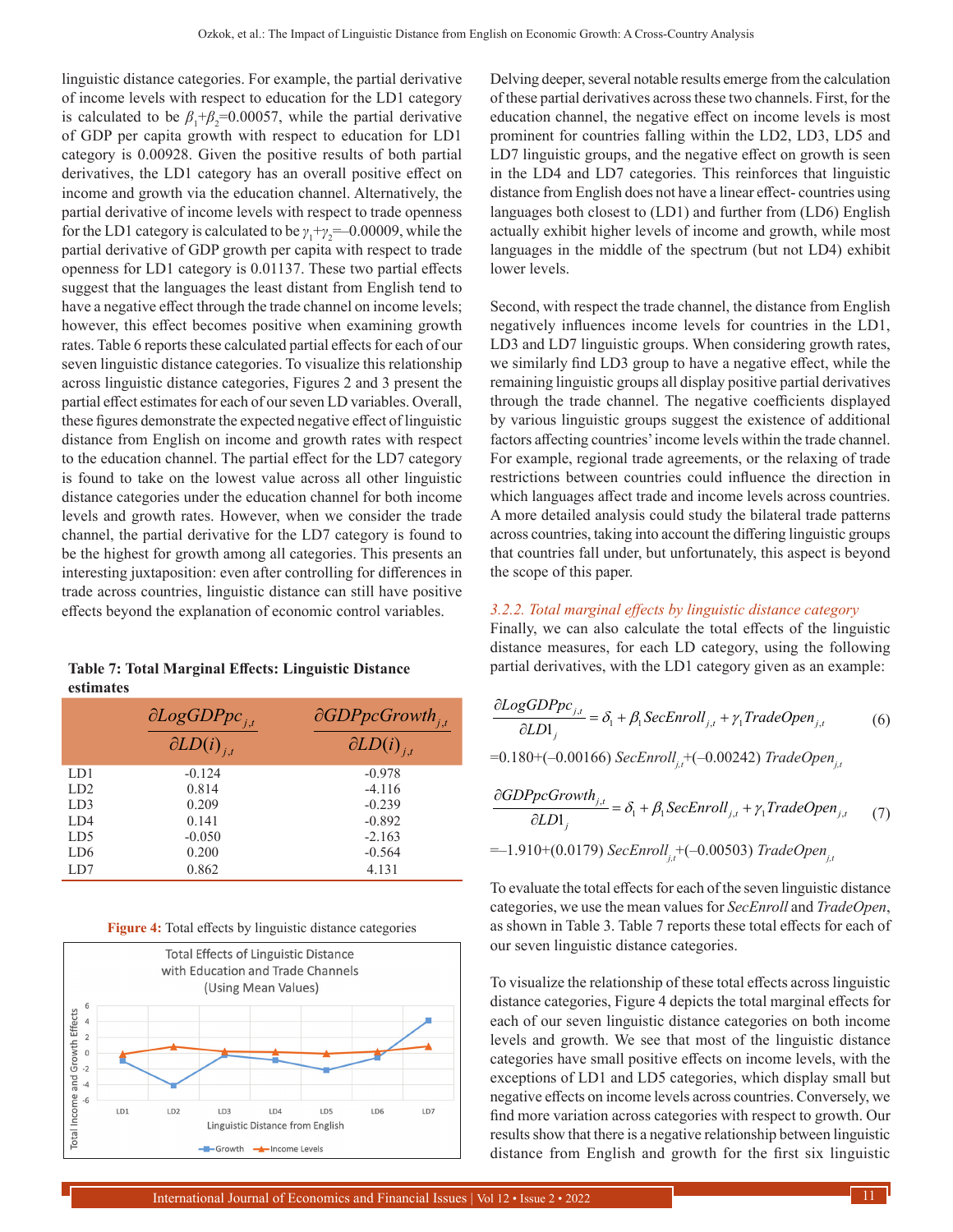|  |  |  | Table 8: Baseline with Interactions, Country Income Decomposition |
|--|--|--|-------------------------------------------------------------------|
|  |  |  |                                                                   |

| <b>VARIABLES</b>       | (1)                     | (2)                   | (3)                     | (4)                  | (5)                       | (6)                   | (7)                       | (8)                   |
|------------------------|-------------------------|-----------------------|-------------------------|----------------------|---------------------------|-----------------------|---------------------------|-----------------------|
|                        | Level                   | <b>Growth</b>         | Level                   | <b>Growth</b>        | Level                     | <b>Growth</b>         | <b>Level</b>              | <b>Growth</b>         |
| LD1                    | $0.742*$                | $-4.253$              | $-1.201**$              | $-13.54*$            | $1.055***$                | $-15.85***$           | $0.678***$                | 3.348                 |
|                        | (0.429)                 | (2.712)               | (0.469)                 | (7.630)              | (0.392)                   | (4.823)               | (0.214)                   | (2.422)               |
| LD <sub>2</sub>        |                         |                       |                         |                      |                           |                       | $0.853***$                | $-18.89**$            |
|                        |                         |                       |                         |                      |                           |                       | (0.172)                   | (7.852)               |
| LD3                    | $1.692***$              | $17.59***$            |                         |                      | $1.699***$                | $-5.036$              |                           |                       |
|                        | (0.446)                 | (3.951)               |                         |                      | (0.391)                   | (5.610)               |                           |                       |
| LD4                    | 1.183                   | $-5.891$              | $-0.890$                | $-6.698$             | 0.825                     | $-11.98**$            | $0.629*$                  | 10.51                 |
|                        | (0.835)                 | (3.667)               | (0.713)                 | (7.929)              | (0.717)                   | (5.485)               | (0.340)                   | (6.550)               |
| LD5                    | $1.226*$                | $-12.57$              | 0.392                   | $-5.689$             | $-0.665$                  | $-13.85$              | $0.271**$                 | $-6.350***$           |
|                        | (0.640)                 | (7.894)               | (0.440)                 | (7.091)              | (0.664)                   | (11.16)               | (0.128)                   | (2.280)               |
| LD <sub>6</sub>        |                         |                       | $-1.211***$             | $-9.861$             | $1.061*$                  | $-30.18***$           | $-1.288***$               | 10.31                 |
|                        |                         |                       | (0.451)                 | (7.284)              | (0.600)                   | (8.457)               | (0.290)                   | (11.76)               |
| LD7                    |                         |                       |                         |                      |                           |                       | $1.723*$                  | $-3.593$              |
|                        | $0.0132***$             |                       |                         |                      |                           |                       | (0.887)                   | (11.59)               |
| SecEnroll              |                         | $-0.0200$             | $-0.00408$              | $-0.140$<br>(0.0912) | $0.0142***$               | $-0.133**$            | $0.00186*$                | 0.0237                |
| LD1 x SecEnroll        | (0.00453)<br>$-0.00649$ | (0.0608)<br>$-0.0683$ | (0.00503)<br>$0.00924*$ | $0.173*$             | (0.00346)<br>$-0.00829**$ | (0.0631)<br>$0.194**$ | (0.00102)<br>$-0.00388**$ | (0.0161)<br>$-0.0149$ |
|                        | (0.00539)               | (0.0580)              | (0.00542)               | (0.0898)             | (0.00398)                 | (0.0828)              | (0.00169)                 | (0.0222)              |
| LD2 x SecEnroll        |                         |                       |                         |                      |                           |                       | $-0.00583***$             | $0.157**$             |
|                        |                         |                       |                         |                      |                           |                       | (0.00172)                 | (0.0774)              |
| LD3 x SecEnroll 1      | $-0.00971*$             | $-0.0594$             |                         |                      | $-0.00703$                | $0.169*$              |                           |                       |
|                        | (0.00536)               | (0.0403)              |                         |                      | (0.00565)                 | (0.0929)              |                           |                       |
| LD4 x SecEnroll        | $-0.00575$              | $-0.207**$            | 0.0119                  | 0.0749               | $-0.00748$                | $0.136**$             | $-0.00498*$               | $-0.0559$             |
|                        | (0.00625)               | (0.0949)              | (0.00765)               | (0.0973)             | (0.00662)                 | (0.0635)              | (0.00273)                 | (0.0602)              |
| LD5 x SecEnroll        | $-0.0117*$              | $-0.0290$             | 0.00581                 | 0.0976               | 0.00868                   | 0.202                 | $-0.00248**$              | $-0.0102$             |
|                        | (0.00630)               | (0.0941)              | (0.00490)               | (0.0906)             | (0.00805)                 | (0.159)               | (0.000987)                | (0.0183)              |
| LD6 x SecEnroll        |                         |                       | $0.0158***$             | 0.110                | $-0.0156***$              | $0.327***$            | $0.00711**$               | $-0.0549$             |
|                        |                         |                       | (0.00526)               | (0.0929)             | (0.00567)                 | (0.109)               | (0.00345)                 | (0.136)               |
| LD7 x SecEnroll        |                         |                       |                         |                      |                           |                       | $-0.0134$                 | 0.00141               |
|                        |                         |                       |                         |                      |                           |                       | (0.00868)                 | (0.109)               |
| TradeOpen              | $0.00486**$             | $-0.0416*$            | $-0.000734$             | 0.0176               | $0.00316**$               | $0.0291*$             | $0.00170**$               | $0.0336***$           |
|                        | (0.00198)               | (0.0247)              | (0.00263)               | (0.0155)             | (0.00123)                 | (0.0170)              | (0.000699)                | (0.00488)             |
| LD1 x TradeOpen        | $-0.00628***$           | 0.0583                | 0.00166                 | 0.0162               | $-0.00363$                | $-0.0103$             | $-0.00129*$               | $-0.0302***$          |
|                        | (0.00220)               | (0.0372)              | (0.00287)               | (0.0215)             | (0.00288)                 | (0.0364)              | (0.000705)                | (0.00607)             |
| LD2 x TradeOpen        |                         |                       |                         |                      |                           |                       | 0.000328                  | 0.00671               |
|                        |                         |                       |                         |                      |                           |                       | (0.000623)                | (0.00980)             |
| LD3 x TradeOpen        | $-0.00872***$           | $-0.358***$           |                         |                      | $-0.00689**$              | $-0.0834***$          |                           |                       |
|                        | (0.00229)               | (0.0543)              |                         |                      | (0.00278)                 | (0.0289)              |                           |                       |
| LD4 x TradeOpen        | $-0.00750$              | $0.213***$            | $-7.14e-05$             | 0.00976              | 0.000973                  | 0.00578               | $-0.00245$                | $-0.0470***$          |
|                        | (0.00555)               | (0.0723)              | (0.00409)               | (0.0255)             | (0.00203)                 | (0.0197)              | (0.00160)                 | (0.0122)              |
| LD5 x TradeOpen        | $-0.00443**$            | $0.107***$            | $-0.000887$             | $-0.0183$            | $-0.00174$                | $-0.0169$             | $0.00246***$              | $0.0835***$           |
|                        | (0.00221)               | (0.0187)              | (0.00292)               | (0.0197)             | (0.00145)                 | (0.0345)              | (0.000815)                | (0.0101)              |
| LD6 x TradeOpen        |                         |                       | $-0.00353$              | 0.0455               | $-3.95e-05$               | $0.0522*$             | 0.00126                   | $-0.0544*$            |
|                        |                         |                       | (0.00329)               | (0.0281)             | (0.00166)                 | (0.0287)              | (0.00165)                 | (0.0285)              |
| LD7 x TradeOpen        |                         |                       |                         |                      |                           |                       | $-0.00470**$              | $0.0757***$           |
|                        |                         |                       |                         |                      |                           |                       | (0.00191)                 | (0.0204)              |
| Constant               | 4.524***                | $16.44***$            | $6.347***$              | 16.98**              | $6.197***$                | $41.62***$            | 4.108***                  | $-11.17$              |
|                        | (0.619)                 | (4.731)               | (0.522)                 | (7.607)              | (0.808)                   | (10.84)               | (0.617)                   | (8.614)               |
| Observations           | 203                     | 203<br>22             | 404                     | 404                  | 348                       | 347                   | 628                       | 628<br>31             |
| Number of<br>Countries | $22\,$                  |                       | $26\,$                  | $26\,$               | 18                        | 18                    | 31                        |                       |

Robust standard errors in parentheses

\*\*\* p<0.01, \*\* p<0.05, \* p<0.1

distance categories (with LD2=German being an even larger negative outlier). However, this relationship reverses, with LD7 displaying a positive total effect on growth (with LD7=Japanese being a relatively large positive outlier).

Overall, our results suggest that the relationship between our linguistic distance measures and our dependent variables is nonlinear. Additionally, the non-linearity is also discontinuous, displaying abrupt changes for total effects across categories of linguistic distance on growth rates. In terms of total effects, we find the LD2 category, which consists of countries using the German language to incur the greatest negative effect of linguistic distance from English on GDP per capita growth rate. In contrast, the most linguistically distant language category, LD7 which consists solely of Japanese, is found to have a positive link to growth. These two results allude to the possibility that countries with high income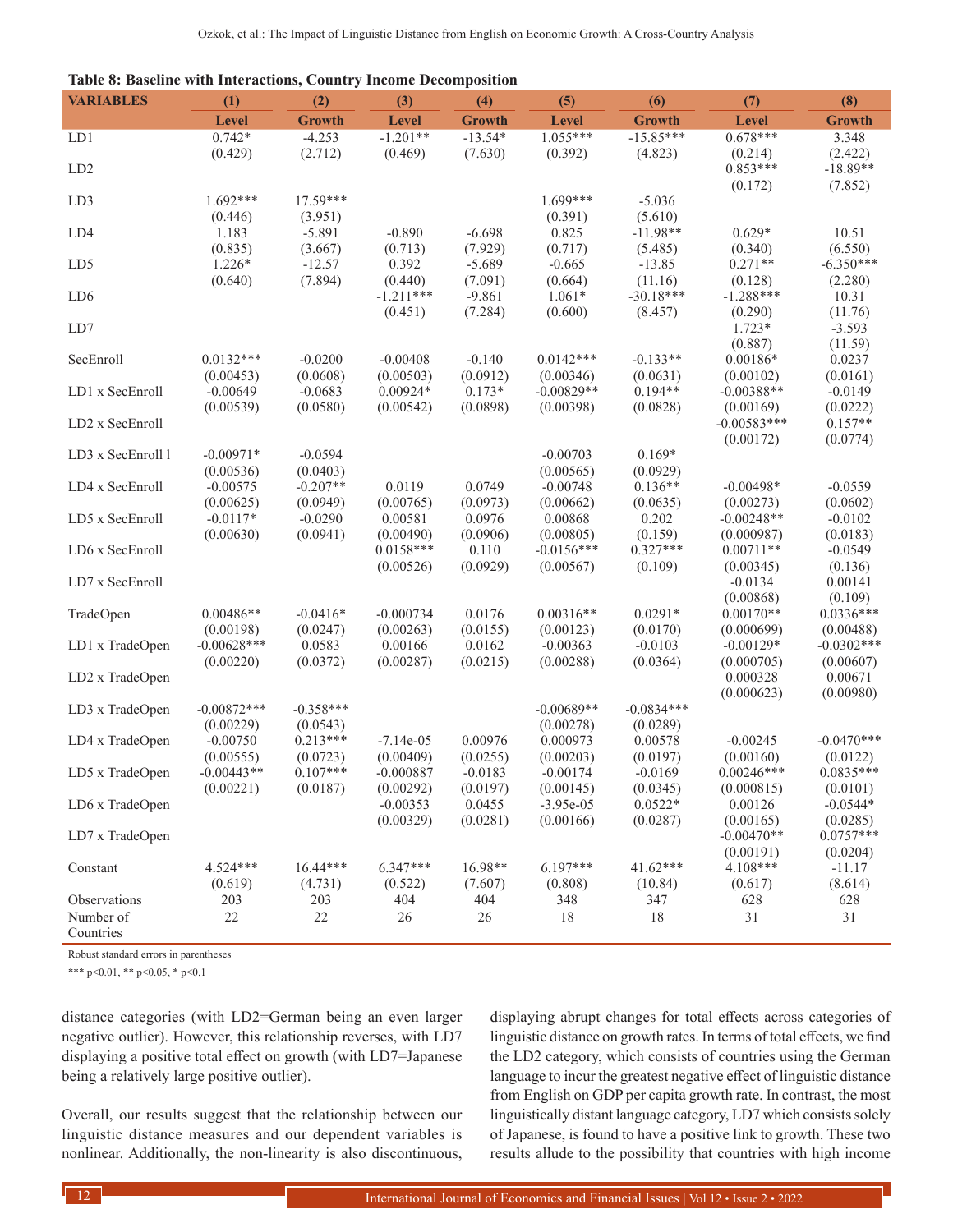levels may have an additional influence which may not be captured by our current regressions. To account for this possibility, we consider sub-sampling our data by income groups.

#### **3.3. Baseline by National Income Groupings**

While our analysis allows for a robust selection of countries in our dataset, growth theory suggests there may be differential effects of these control variables on average incomes and growth rates depending on countries' current relative national income levels. We therefore decompose our analysis across income groupings- Low Income, Lower-Middle Income, Upper-Middle Income, and High Income countries- as categorized by the World Bank's country classifications.11 This decomposition breaks our 97 countries into four roughly equally-sized groupings of between 18 and 31 countries. Unfortunately, this decomposition results in some of our linguistic distance from English metrics being omitted from various regressions specifications, due to lack of observations. For example, this is most easily observed in the LD2 and LD7 categories, representing only German- and Japanese-speaking countries respectively, which are all found in the High Income grouping. Similarly, with only 3 languages in the category, there are no LD3 category countries in the Lower-Middle or High Income groupings. Perhaps more surprisingly, despite encompassing 17 different languages, there are no LD6 countries in the Low Income grouping. Table 8 presents the results of this decomposition.

Examining the results for Low Income countries, we observe that three of the four applicable linguistic distance categories in this grouping, LD1, LD3 and LD5 are positive and significant for our income level regression in column (1). This suggests that in this grouping, most countries with a medium of instruction other than English actually exhibit higher mean income levels than those that predominantly use the English language. Looking at the growth regressions in column (2), we find that the effect of linguistic distance changes, with the closest (LD1) and most distant (LD5) languages having a predicted negative effect, although these coefficients are not statistically significant. However, we also observe that LD3 category languages tend to bring positive growth benefits to Low Income countries. Columns (3) and (4) show that LD1 category languages have negatively significant effects on both income levels and growth for Lower-Middle Income countries. The LD6 category is also shown to have a negative impact on income levels in this income grouping. Similar to the Low Income countries, these findings suggest that the closest (LD1) and the most distant (LD6) languages to English tend to have the most statistically significant effects on income levels in Lower-Middle Income countries.

The results from columns (5) and (6) for Upper-Middle Income countries demonstrate that the closest linguistically distant languages in the LD1 category have a positive effect on income levels and a negative effect on growth rates. Similarly, the LD3 and LD6 categories are found to positively influence income levels in Upper-Middle Income countries, whereas the LD4 and LD6 categories are both shown to have a negatively significant effect on growth rates. These results from Upper-Middle Income countries are more supportive of the notion that further distance from English can create disadvantages in growth rates. This is reinforced to some degree by the High Income country results in columns (7) and (8), which emphasizes once again the nonlinearity of the impact of linguistic distance measures on growth, with the effect changing from negatively significant to positively significant as we move from LD2 to LD4 category.

Overall, the results from decomposing the countries according to their income levels demonstrate that the linguistic distance variables do not have a linear impact on the level of income or its growth rate. An examination of linguistic distance categories reveals that proximity of languages to English tend to have more positive effects on income and in some cases on growth for Upper-Middle and High Income countries. The negative effects of linguistic distance from English are shown to be the largest on growth for Upper-Middle Income countries, which are found to have the most statistically significant results.

## **4. CONCLUDING REMARKS**

English has increasingly become a language of instruction across a wide variety of countries. It has been the most prominent language of communication around the world. The commonality of the use of English has been reported to lower transaction costs and generate positive externalities. With growing linkages across countries through trade and globalization, the English language could be considered a possible factor that affects education, trade, income, and economic growth. To examine if this has been the case, in this paper we inspect whether the distance from English language has affected income levels and economic growth across countries and over time, as demand continues to grow for the English language in both educational and professional settings on the international stage.

Our baseline specification, using seven categories of linguistic distance from English (LDE) measures finds the LD2 (German) and LD7 (Japanese) categories to have a positively significant effect on income levels but a negatively significant effect on growth rates, while most other linguistic distance categories do not appear to have a statistically significant effect on incomes and growth. To investigate whether this may be obfuscated by the use of multiple languages of instruction in some countries, we include a dummy variable to account for multiple languages, but we do not find any statistically significant changes in the results from our benchmark model. Adding regional dummy variables to control for differences across countries similarly does not noticeably alter our previous findings.

In understanding the impact of linguistic distances from English, we consider the two specific channels through which languages may affect income and growth rates across countries. We include education and trade interaction terms, and our results suggest that the LD2 and LD7 categories have a positively significant impact on income levels; however, this becomes negatively significant for both categories when examining economic growth. Under the education channel, further distance does not imply lower income. The case of LD6 languages demonstrates that further distance can in fact lead to a positive effect on incomes and growth. This implies that there is a non-linearity and discontinuity (across different

<sup>11</sup> Available at [https://datahelpdesk.worldbank.org/knowledgebase/](https://datahelpdesk.worldbank.org/knowledgebase/articles/906519-world-bank-country-and-lending-groups) [articles/906519-world-bank-country-and-lending-groups](https://datahelpdesk.worldbank.org/knowledgebase/articles/906519-world-bank-country-and-lending-groups)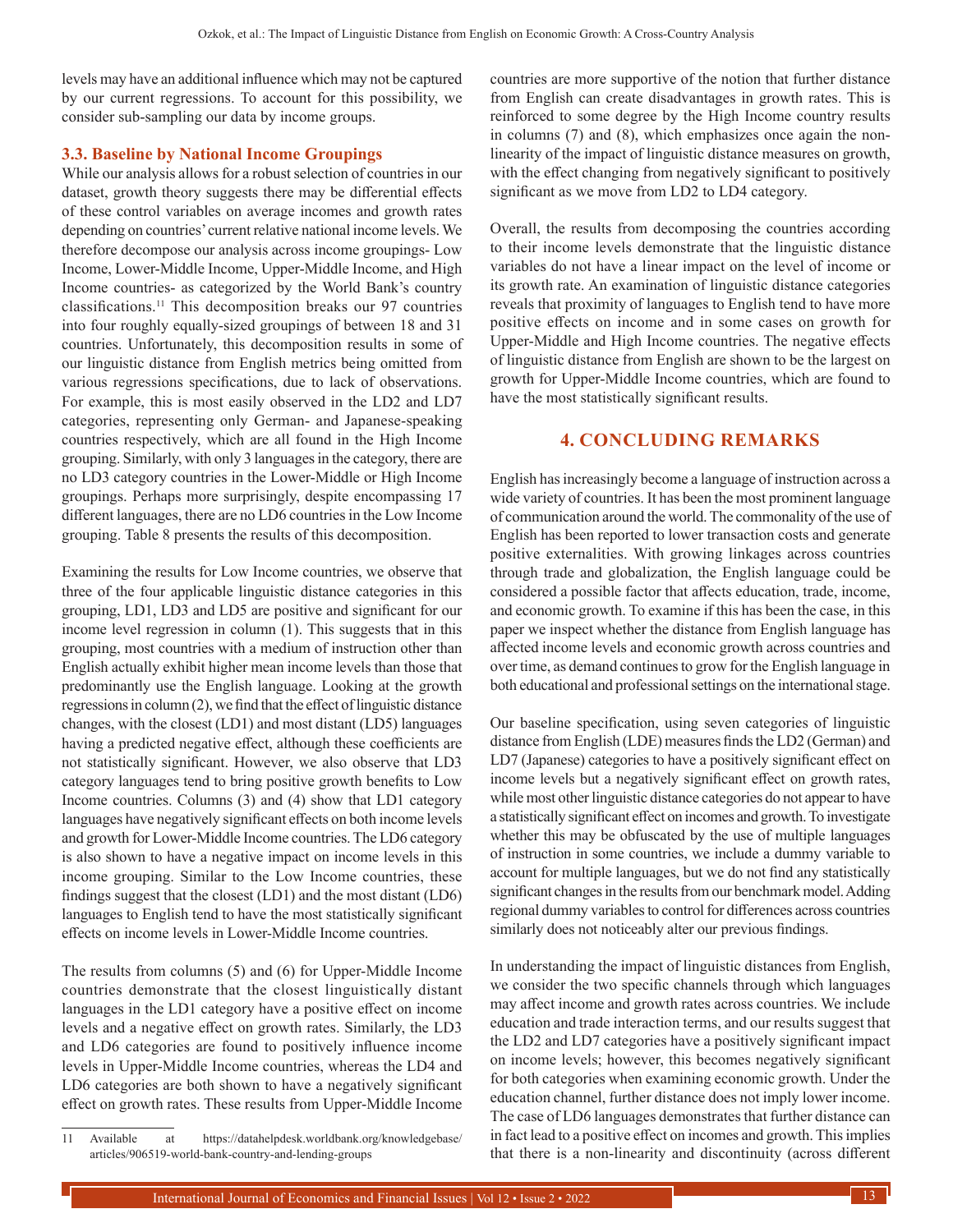language categories and how they affect incomes and growth) in the education channel. The cost of acquisition, as a result, does not necessarily suggest that more distant languages from English will bring about lower income levels. With the trade channel, we find more significant effects of linguistic distance from English. With the inclusion of trade interaction terms, we can no longer argue that further distance from English leads to lower levels of income or growth. Additionally, we find that these linguistic distance measures have highly non-linear and discontinuous effects on incomes and growth, regardless of the channels examined. The impact of distance from English does not increase linearly across categories of languages, which are classified as being more distant from the English language. Our interaction terms display an interesting relationship, where the linguistic distance measures are more often found to be more significant through the trade channel than the education channel. Furthermore, the interaction terms for education are mostly shown to have a negative effect on income levels but not on growth, whereas the interaction terms for trade are found to have similar impacts on both income levels and growth rates. A more detailed analysis shows that the partial and total effects of linguistic distance measures tell a similar story.

Examining the partial effects for education, as expected, we find that the languages that are the least distant from English have a positive effect, and the languages most distant from English have a negative effect, on both income levels and growth rates. Conversely, the partial effects for trade for the LD1 category are shown to have a negative impact on income levels and a positive impact on growth rates. The education channel suggests lower levels of income and growth in language categories further from English. However, the increasing linguistic distance, once again, does not follow a linear pattern, with some more distant categories reporting positive partial effects under the education channel for both income levels and growth while others do not. The most distant language category, LD7, on the other hand, is found to have the largest negative partial effects on both income levels and growth under the education channel. With the trade channel, the most distant language category is found to have a positive impact on growth suggesting that the most linguistically distant language from English can still have positive effects beyond the effects of our control variables.

The total effects of linguistic distance categories on income levels and growth rates demonstrate small but positive effects of five categories of linguistic distance on income levels. For the growth rates, all but one of the categories are shown to have a negative impact. Once again, we find evidence for a non-linear relationship between linguistic distance and growth, with the effect being the largest for the LD2 category. Conversely, the LD7 category (consisting of Japanese) is shown to have a positive effect on growth rates. These interesting results imply that country specific effects, which may not have been captured by our control variables, could be influencing our baseline regressions. To account for this possibility, we sub-sample our dataset by income groups. Our results show that languages closer to English have the largest positive effects on income levels in Low Income, Upper-Middle-Income and High-Income countries. The largest negative effects on growth are found be in Upper-Middle-Income countries.

Overall, our results demonstrate that linguistic distance affects income levels and growth non-linearly across countries. Further distance from English does not necessarily translate into declining levels of income or growth rates in our dataset. Conversely, we find that, through the trade channel, more distant languages tend to experience positive rates of growth. This brings forth the possibility of linguistic distance being influenced by other factors, such as bilateral or multilateral trade agreements across countries.

Our study is the first to examine the channels through which linguistic distance from English can influence income and growth across countries and over time. We provide a more detailed approach in constructing linguistic distance categories from English. Future work could further examine other channels through which linguistic distance may affect growth. As more data on schooling and educational attainment become available, particularly for developing countries, we can analyze whether school attendance or completion could be a stronger indicator for the education channel. The availability of more cultural variables across countries could help control for some additional country-specific effects that may be contributing to the non-linearity of our results.

### **REFERENCES**

- Adsera, A., Pytlikova, M. (2015), The role of language in shaping international migration. The Economic Journal, 125(586), 49-81.
- Chiswick, B.R., Miller, P.W. (2005), Linguistic distance: A quantitative measure of the distance between English and other languages. Journal of Multilingual and Multicultural Development, 26(1), 1-11.
- Chiswick, B.R., Miller, P.W. (2012), Negative and positive assimilation, skill transferability, and linguistic distance. Journal of Human Capital, 6(1), 35-55.
- Chiswick, B.R., Miller, P.W., editors. (2015), International migration and the economics of language. In: Handbook on the Economics of International Migration. Vol. 1A. Amsterdam, Netherlands: Elsevier. p211-269.
- Desmet, K, Ortuno-Ortin, I., Weber, S. (2009), Linguistic diversity and redistribution. Journal of the European Economic Association, 7(6), 1291-1318.
- Education First. (2020), EF English Proficiency Index: A Ranking of 100 Countries and Regions by English Skills. Available from: https://www.ef.com/assetscdn/WIBIwq6RdJvcD9bc8RMd/cefcomepi-site/reports/2020/ef-epi-2020-english.pdf [Last accessed on 2021 Sep 29].
- Foreign Service Institute (FSI). (2020), Foreign Language Training. Available from: https://www.state.gov/foreign-language-training [Last accessed on 2021 Sep 29].
- Goren, E. (2018), Consequences of linguistic distance for economic growth. Oxford Bulletin of Economics and Statistics, 80(3), 625-638.
- Hart-Gonzalez, L., Lindemann, S. (1993), Expected Achievement in Speaking Proficiency. Mimeo: School of Language Studies, Foreign Services Institute, Department of State, Mimeo.
- Hutchinson, W.K. (2005), Linguistic distance as a determinant of bilateral trade. Southern Economic Journal, 72(1), 1-15.
- Isphording, I.E. (2014), Disadvantages of linguistic origin evidence from immigrant literacy scores. Economics Letters, 123(2), 236-239.
- Isphording, I.E., Otten, S. (2013), The costs of Babylon linguistic distance in applied economics. Review of International Economics, 21(2), 354-369.